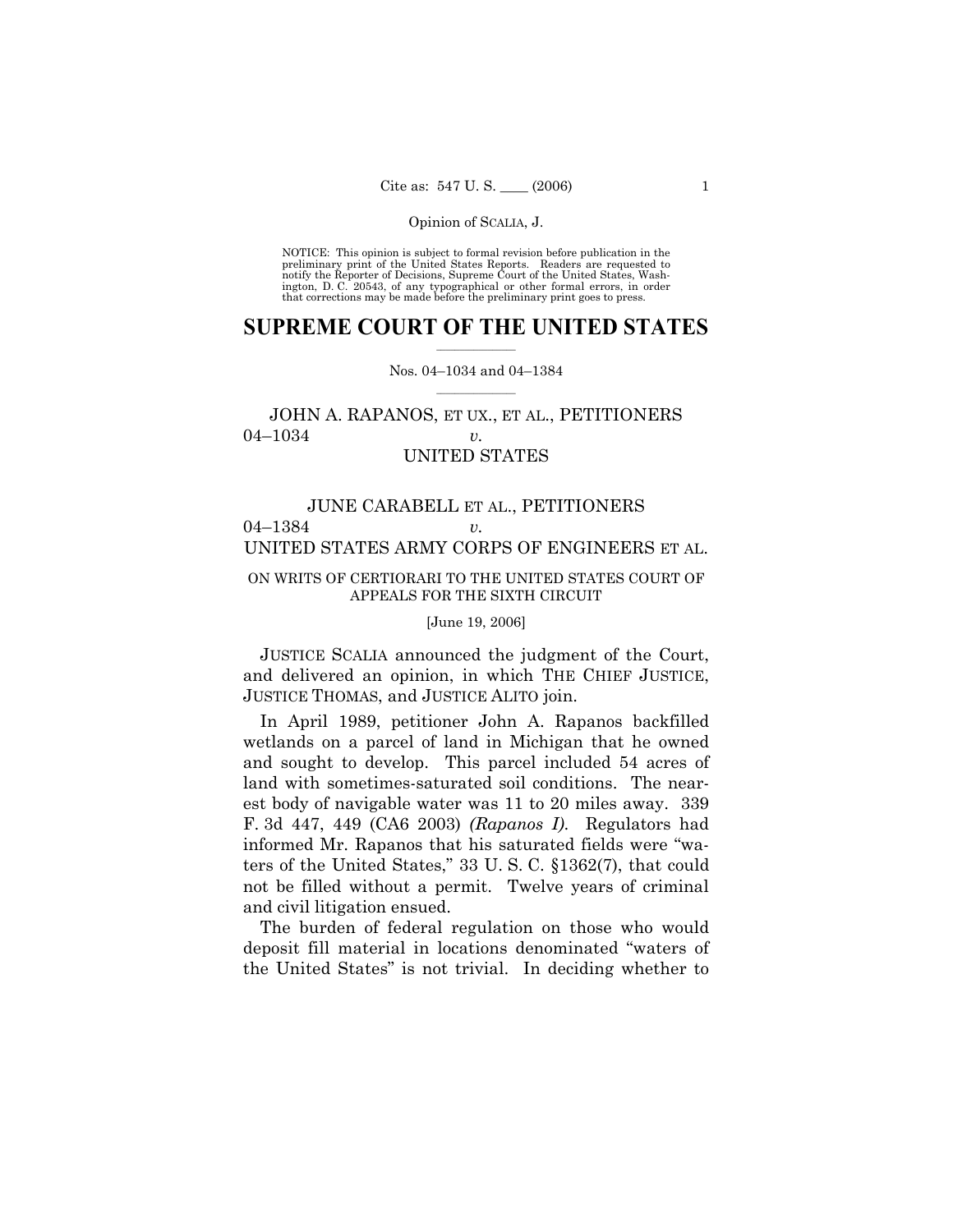grant or deny a permit, the U.S. Army Corps of Engineers (Corps) exercises the discretion of an enlightened despot, relying on such factors as "economics," "aesthetics," "recreation," and "in general, the needs and welfare of the people," 33 CFR  $\S 320.4(a)$  (2004).<sup>1</sup> The average applicant for an individual permit spends 788 days and \$271,596 in completing the process, and the average applicant for a nationwide permit spends 313 days and \$28,915—not counting costs of mitigation or design changes. Sunding & Zilberman, The Economics of Environmental Regulation by Licensing: An Assessment of Recent Changes to the Wetland Permitting Process, 42 Natural Resources J. 59, 74–76 (2002). "[O]ver \$1.7 billion is spent each year by the private and public sectors obtaining wetlands permits." *Id.*, at 81. These costs cannot be avoided, because the Clean Water Act "imposes" criminal liability," as well as steep civil fines, "on a broad range of ordinary industrial and commercial activities." Hanousek v. United States, 528 U.S. 1102, 1103 (2000) (THOMAS, J., dissenting from denial of certiorari). In this litigation, for example, for backfilling his own wet fields, Mr. Rapanos faced 63 months in prison and hundreds of thousands of dollars in criminal and civil fines. See United States v. Rapanos, 235 F. 3d 256, 260 (CA6 2000).

The enforcement proceedings against Mr. Rapanos are a small part of the immense expansion of federal regulation of land use that has occurred under the Clean Water Act—

<sup>&</sup>lt;sup>1</sup>In issuing permits, the Corps directs that "[a] l factors which may be relevant to the proposal must be considered including the cumulative effects thereof: among those are conservation, economics, aesthetics, general environmental concerns, wetlands, historic properties, fish and wildlife values, flood hazards, floodplain values, land use, navigation, shore erosion and accretion, recreation, water supply and conservation, water quality, energy needs, safety, food and fiber production, mineral needs, considerations of property ownership and, in general, the needs and welfare of the people."  $§320.4(a)$ .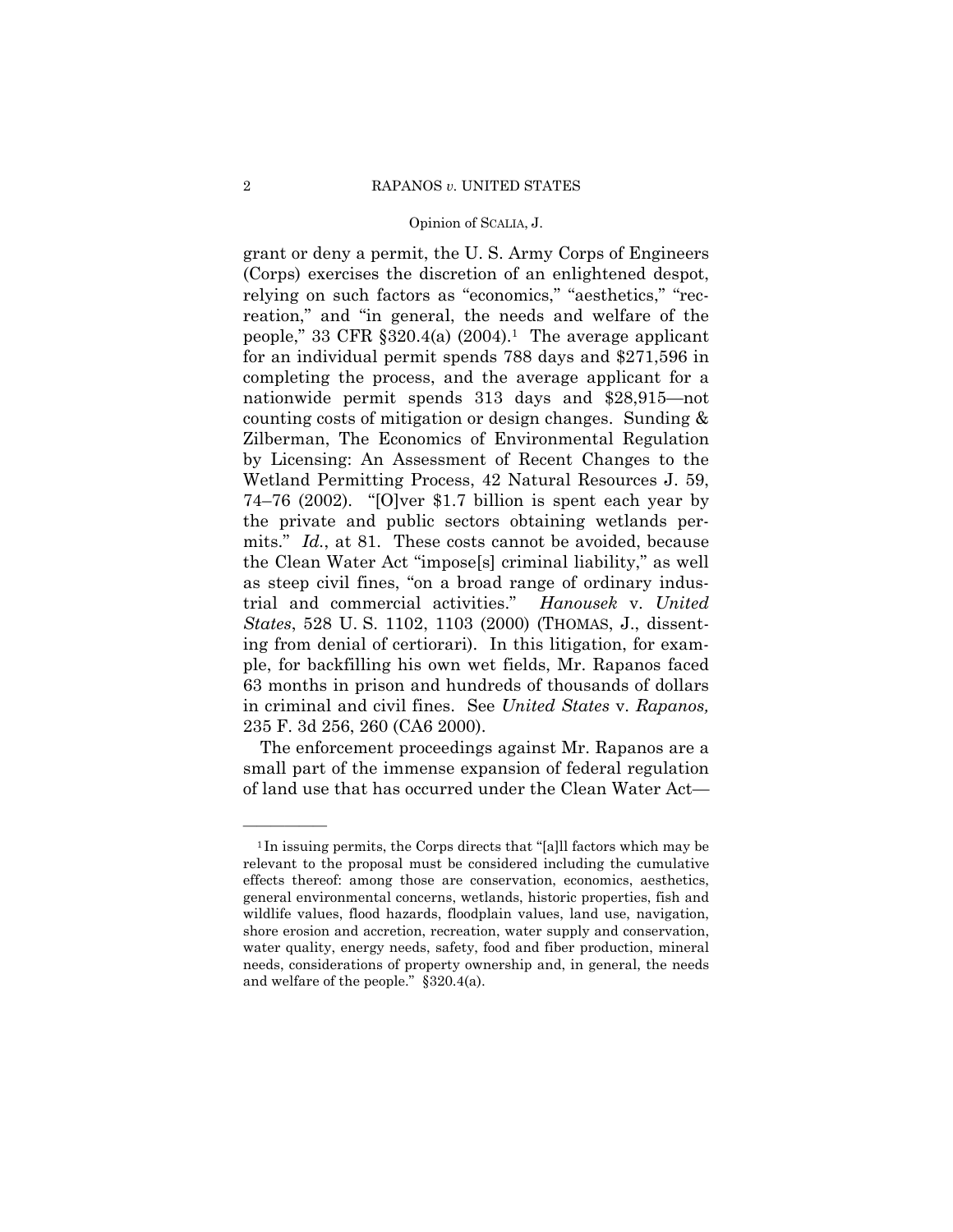without any change in the governing statute—during the past five Presidential administrations. In the last three decades, the Corps and the Environmental Protection Agency (EPA) have interpreted their jurisdiction over "the waters of the United States" to cover 270-to-300 million acres of swampy lands in the United States—including half of Alaska and an area the size of California in the lower 48 States. And that was just the beginning. The Corps has also asserted jurisdiction over virtually any parcel of land containing a channel or conduit—whether man-made or natural, broad or narrow, permanent or ephemeralthrough which rainwater or drainage may occasionally or intermittently flow. On this view, the federally regulated "waters of the United States" include storm drains, roadside ditches, ripples of sand in the desert that may contain water once a year, and lands that are covered by floodwaters once every 100 years. Because they include the land containing storm sewers and desert washes, the statutory "waters of the United States" engulf entire cities and immense arid wastelands. In fact, the entire land area of the United States lies in some drainage basin, and an endless network of visible channels furrows the entire surface, containing water ephemerally wherever the rain falls. Any plot of land containing such a channel may potentially be regulated as a "water of the United States."

 $\mathbf{I}$ 

Congress passed the Clean Water Act (CWA or Act) in 1972. The Act's stated objective is "to restore and maintain the chemical, physical, and biological integrity of the Nation's waters." 86 Stat. 816, 33 U.S.C. §1251(a). The Act also states that "[i]t is the policy of Congress to recognize, preserve, and protect the primary responsibilities and rights of States to prevent, reduce, and eliminate pollution, to plan the development and use (including restoration, preservation, and enhancement) of land and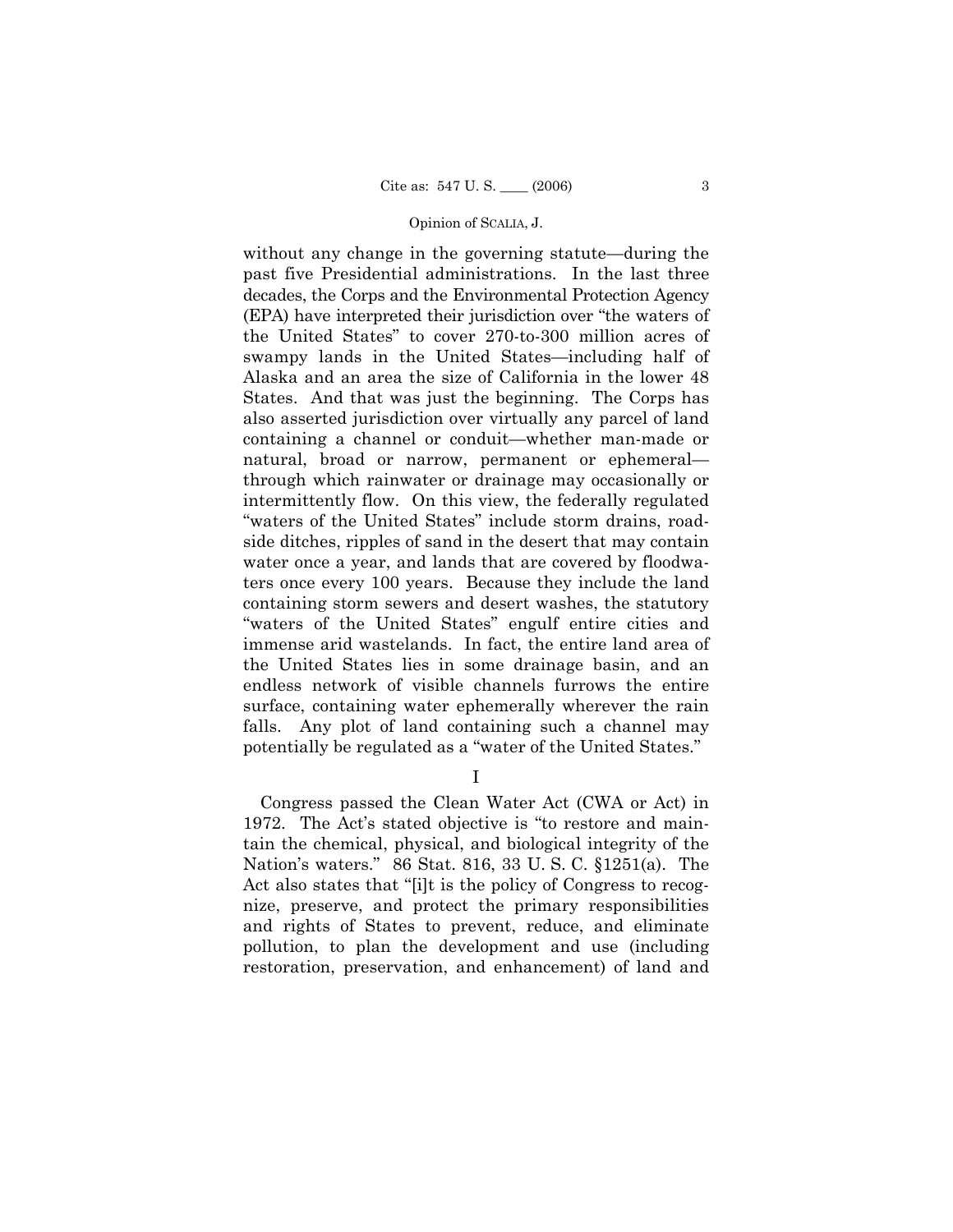water resources, and to consult with the Administrator in the exercise of his authority under this chapter."  $§1251(b)$ .

 One of the statuteís principal provisions is 33 U. S. C.  $§1311(a)$ , which provides that "the discharge of any pollutant by any person shall be unlawful." "The discharge of a pollutant" is defined broadly to include "any addition of any pollutant to navigable waters from any point source,"  $$1362(12)$ , and "pollutant" is defined broadly to include not only traditional contaminants but also solids such as "dredged spoil,  $\ldots$  rock, sand, [and] cellar dirt,"  $$1362(6)$ . And, most relevant here, the CWA defines "navigable waters" as "the waters of the United States, including the territorial seas."  $§1362(7)$ .

 The Act also provides certain exceptions to its prohibition of "the discharge of any pollutant by any person." ß1311(a). Section 1342(a) authorizes the Administrator of the EPA to "issue a permit for the discharge of any pollutant,  $\ldots$  notwithstanding section 1311(a) of this title.<sup>"</sup> Section 1344 authorizes the Secretary of the Army, acting through the Corps, to "issue permits  $\ldots$  for the discharge of dredged or fill material into the navigable waters at specified disposal sites."  $$1344(a)$ , (d). It is the discharge of "dredged or fill material"—which, unlike traditional water pollutants, are solids that do not readily wash downstream—that we consider today.

 For a century prior to the CWA, we had interpreted the phrase "navigable waters of the United States" in the Act's predecessor statutes to refer to interstate waters that are "navigable in fact" or readily susceptible of being rendered so. *The Daniel Ball*, 10 Wall. 557, 563 (1871); see also *United States* v. *Appalachian Elec. Power Co.*, 311 U. S. 377, 406 (1940). After passage of the CWA, the Corps initially adopted this traditional judicial definition for the Act's term "navigable waters." See 39 Fed. Reg. 12119, codified at 33 CFR ß209.120(d)(1) (1974); see also *Solid Waste Agency of Northern Cook Cty.* v. *Army Corps of*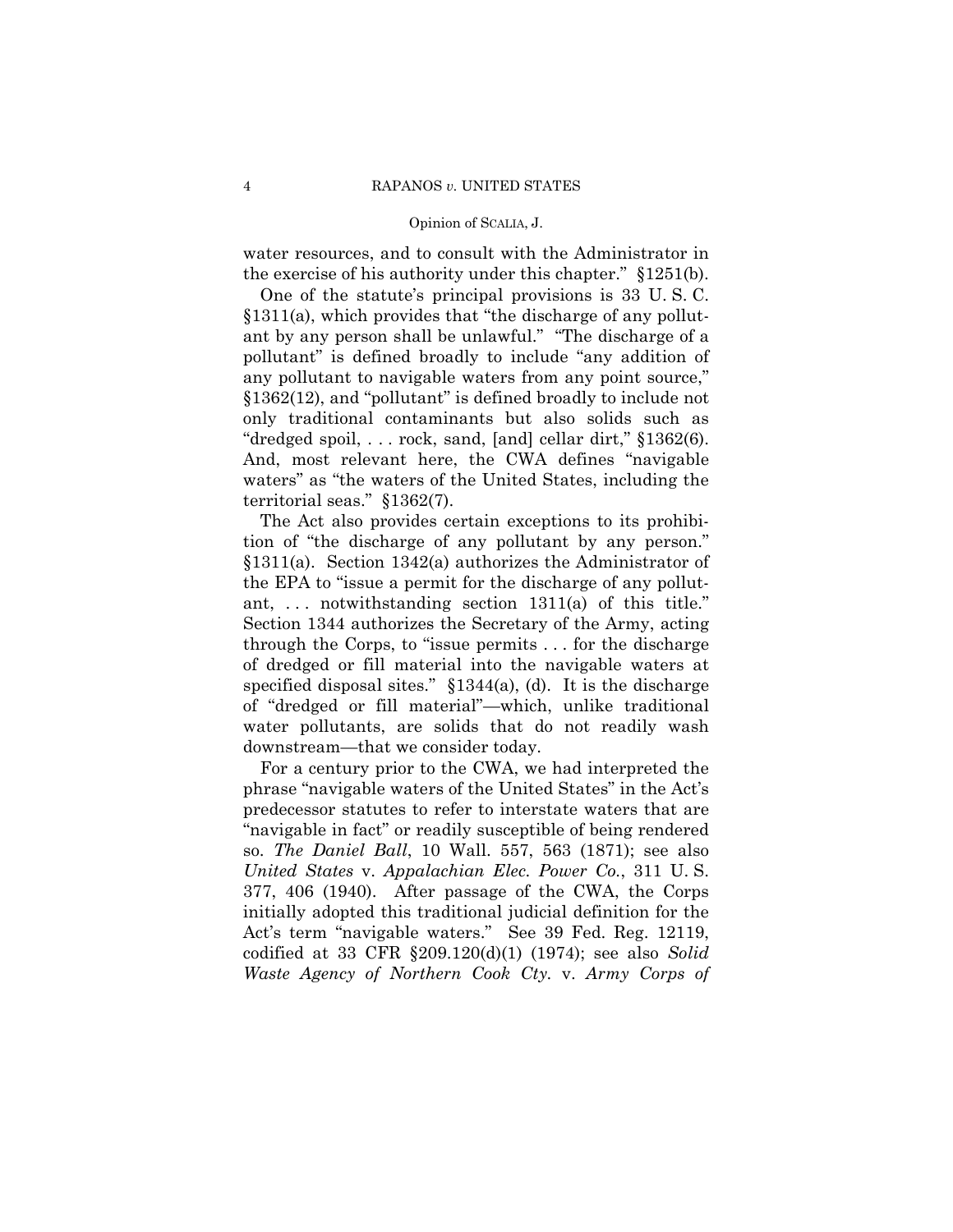*Engineers*, 531 U. S. 159, 168 (2001) *(SWANCC).* After a District Court enjoined these regulations as too narrow, *Natural Resources Defense Council, Inc.* v. *Callaway*, 392 F. Supp. 685, 686 (DC 1975), the Corps adopted a far broader definition. See 40 Fed. Reg.  $31324 - 31325$  (1975); 42 Fed. Reg. 37144 (1977). The Corps' new regulations deliberately sought to extend the definition of "the waters" of the United States" to the outer limits of Congress's commerce power. See *id.,* at 37144, n. 2.

The Corps' current regulations interpret "the waters of the United Statesî to include, in addition to traditional interstate navigable waters, 33 CFR ß328.3(a)(1) (2004), "[a]ll interstate waters including interstate wetlands,"  $$328.3(a)(2);$  "[a]ll other waters such as intrastate lakes, rivers, streams (including intermittent streams), mudflats, sandflats, wetlands, sloughs, prairie potholes, wet meadows, playa lakes, or natural ponds, the use, degradation or destruction of which could affect interstate or foreign commerce,"  $§328.3(a)(3)$ ; "[t]ributaries of [such] waters,"  $$328.3(a)(5);$  and "[w]etlands adjacent to [such] waters [and tributaries] (other than waters that are themselves wetlands),"  $\S 328.3(a)(7)$ . The regulation defines "adjacent" wetlands as those "bordering, contiguous [to], or neighboring" waters of the United States. §328.3(c). It specifically provides that "[w]etlands separated from other waters of the United States by man-made dikes or barriers, natural river berms, beach dunes and the like are ëadjacent wetlands.<sup>"</sup> *Ibid.* 

 We first addressed the proper interpretation of 33 U. S. C.  $$1362(7)'s$  phrase "the waters of the United Statesî in *United States* v. *Riverside Bayview Homes, Inc.*, 474 U. S. 121 (1985). That case concerned a wetland that "was adjacent to a body of navigable water," because "the area characterized by saturated soil conditions and wetland vegetation extended beyond the boundary of respondent's property to ... a navigable waterway." *Id.*, at 131;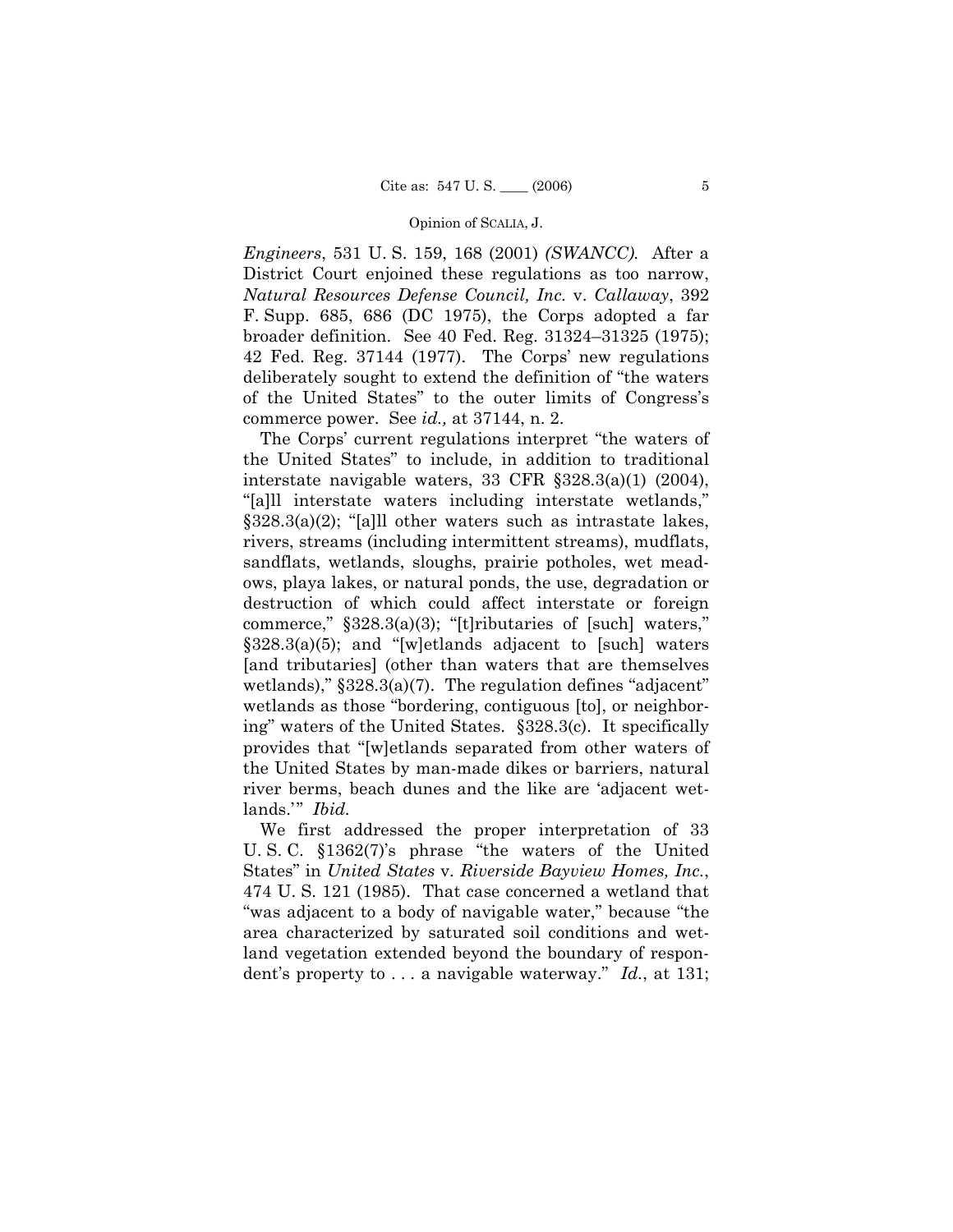see also 33 CFR  $\S 328.3(b)$  (2004). Noting that "the transition from water to solid ground is not necessarily or even typically an abrupt one," and that "the Corps must necessarily choose some point at which water ends and land begins," 474 U.S., at 132, we upheld the Corps' interpretation of "the waters of the United States" to include wetlands that "actually abut [ted] on" traditional navigable waters.  $Id.,$  at 135.

Following our decision in Riverside Bayview, the Corps adopted increasingly broad interpretations of its own regulations under the Act. For example, in 1986, to "clarify" the reach of its jurisdiction, the Corps announced the so-called "Migratory Bird Rule," which purported to extend its jurisdiction to any intrastate waters "[w]hich are or would be used as habitat" by migratory birds. 51 Fed. Reg. 41217; see also SWANCC, supra, at 163–164. In addition, the Corps interpreted its own regulations to include "ephemeral streams" and "drainage ditches" as "tributaries" that are part of the "waters of the United States," see 33 CFR  $\S 328.3(a)(5)$ , provided that they have a perceptible "ordinary high water mark" as defined in  $§328.3(e)$ . 65 Fed. Reg. 12823 (2000). This interpretation extended "the waters of the United States" to virtually any land feature over which rainwater or drainage passes and leaves a visible mark—even if only "the presence of litter and debris." 33 CFR §328.3(e). See also U.S. General Accounting Office, Report to the Chairman, Subcommittee on Energy Policy, Natural Resources and Regulating Affairs, Committee on Government Reform, House of Representatives, Waters and Wetlands: Corps of Engineers Needs to Evaluate Its District Office Practices in Determining Jurisdiction, GAO-04-297, pp. 20-22 (Feb. 2004) (hereinafter GAO Report), http://www.gao.gov/new.items/d04297.pdf (all Internet materials as visited June 9, 2006, and available in Clerk of Court's case file). Prior to our decision in SWANCC, lower courts upheld the application of this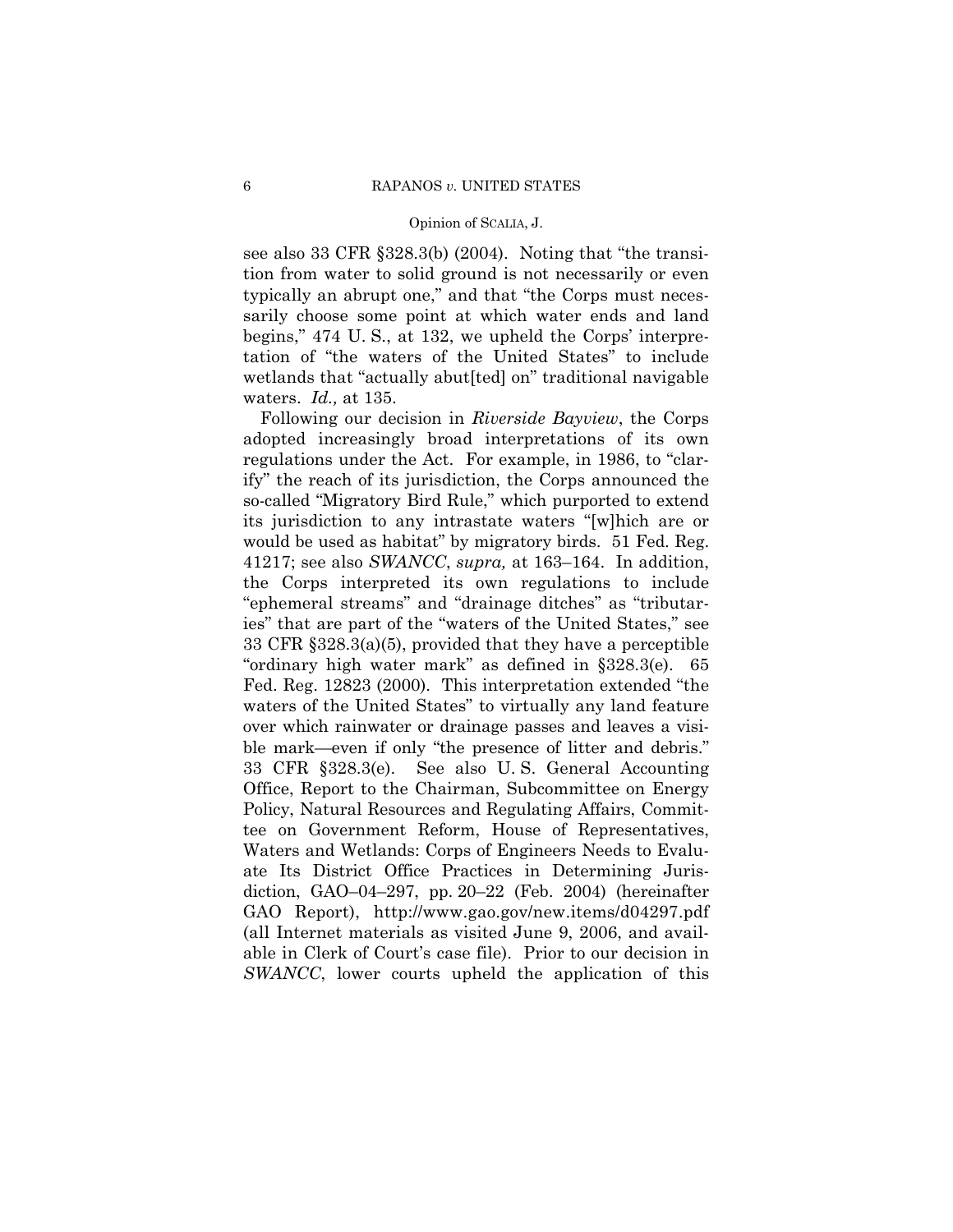expansive definition of "tributaries" to such entities as storm sewers that contained flow to covered waters during heavy rainfall, *United States* v. *Eidson*, 108 F. 3d 1336,  $1340-1342$  (CA11 1997), and dry arroyos connected to remote waters through the flow of groundwater over "centuries,î *Quivira Mining Co.* v. *EPA*, 765 F. 2d 126, 129 (CA10 1985).

In *SWANCC*, we considered the application of the Corps' "Migratory Bird Rule" to "an abandoned sand and gravel pit in northern Illinois." 531 U.S., at 162. Observing that ì[i]t was the *significant nexus* between the wetlands and ënavigable watersí that informed our reading of the CWA in *Riverside Bayview*," *id.*, at 167 (emphasis added), we held that *Riverside Bayview* did not establish "that the jurisdiction of the Corps extends to ponds that are not adjacent to open water."  $531$  U.S., at 168 (emphasis deleted). On the contrary, we held that "nonnavigable, isolated, intrastate waters," *id.*, at 171—which, unlike the wetlands at issue in *Riverside Bayview*, did not "actually abu[t] on a navigable waterway,"  $531$  U.S., at  $167$ —were not included as "waters of the United States."

 Following our decision in *SWANCC*, the Corps did not significantly revise its theory of federal jurisdiction under ß1344(a). The Corps provided notice of a proposed rulemaking in light of *SWANCC*, 68 Fed. Reg. 1991 (2003), but ultimately did not amend its published regulations. Because *SWANCC* did not directly address tributaries, the Corps notified its field staff that they "should continue to assert jurisdiction over traditional navigable waters . . . and, generally speaking, their tributary systems (and adjacent wetlands).î 68 Fed. Reg. 1998. In addition, because *SWANCC* did not overrule *Riverside Bayview*, the Corps continues to assert jurisdiction over waters "neighboring" traditional navigable waters and their tributaries. 68 Fed. Reg. 1997 (quoting 33 CFR  $\S 328.3(c)$ ) (2003)).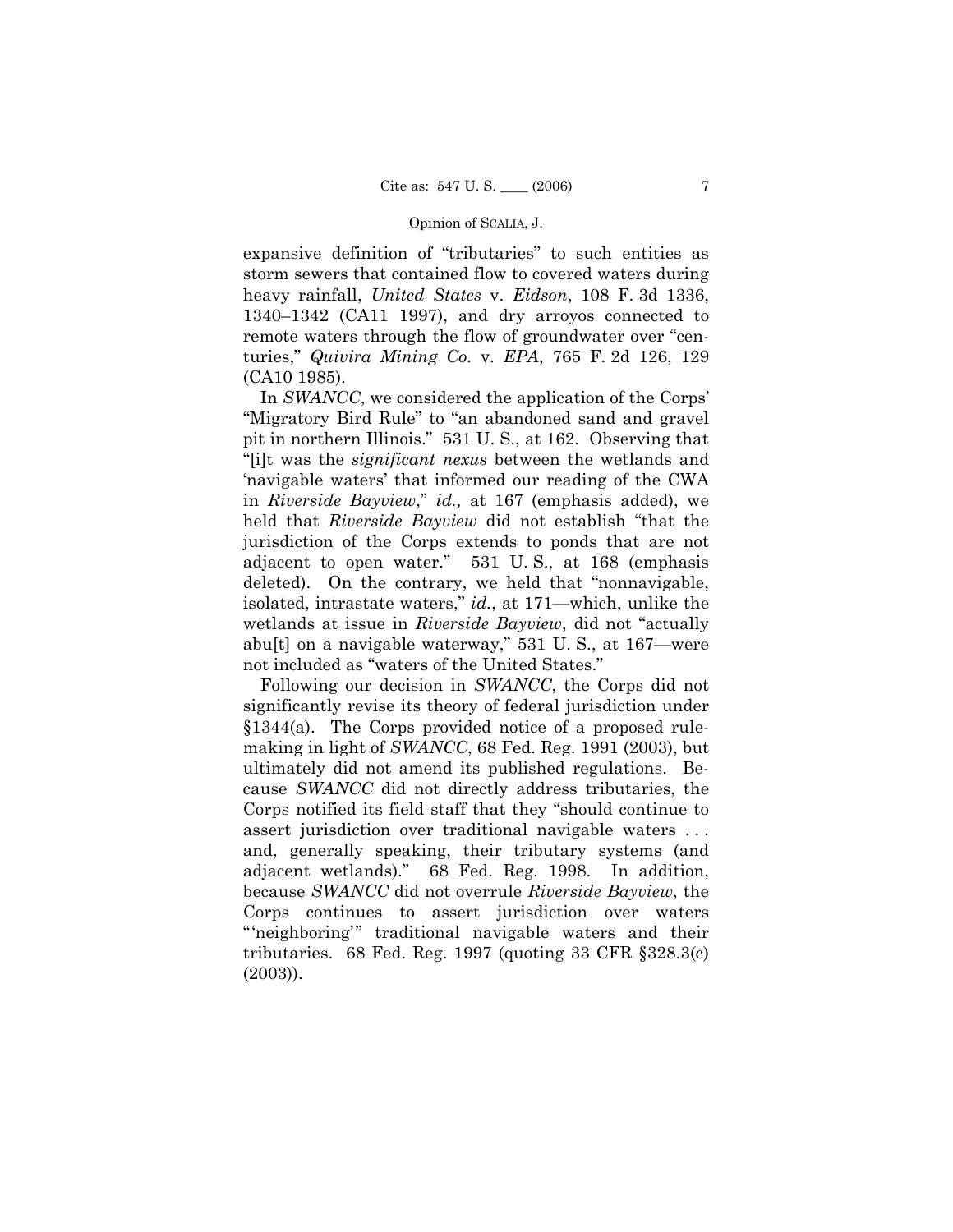Even after *SWANCC*, the lower courts have continued to uphold the Corps' sweeping assertions of jurisdiction over ephemeral channels and drains as "tributaries." For example, courts have held that jurisdictional "tributaries" include the "intermittent flow of surface water through approximately 2.4 miles of natural streams and manmade ditches (paralleling and crossing under I–64)," *Treacy* v. *Newdunn Assoc.*, 344 F. 3d 407, 410 (CA4 2003); a "roadside ditch" whose water took "a winding, thirty-two-mile path to the Chesapeake Bay,î *United States* v. *Deaton*, 332 F. 3d 698, 702 (CA4 2003); irrigation ditches and drains that intermittently connect to covered waters, *Community Assn. for Restoration of Environment* v. *Henry Bosma Dairy*, 305 F. 3d 943, 954–955 (CA9 2002); *Headwaters, Inc.* v. *Talent Irrigation Dist.*, 243 F. 3d 526, 534 (CA9  $2001$ ); and (most implausibly of all) the "washes and arroyos" of an "arid development site," located in the middle of the desert, through which "water courses  $\dots$  during periods of heavy rain,î *Save Our Sonoran, Inc.* v. *Flowers*, 408 F. 3d 1113, 1118 (CA9 2005).2

These judicial constructions of "tributaries" are not outliers. Rather, they reflect the breadth of the Corps' determinations in the field. The Corps' enforcement practices vary somewhat from district to district because "the definitions used to make jurisdictional determinations" are deliberately left "vague." GAO Report 26; see also *id.*, at 22. But district offices of the Corps have treated, as

<sup>2</sup>We are indebted to the *Sonoran* court for a famous exchange, from the movie Casablanca (Warner Bros. 1942), which portrays most vividly the absurdity of finding the desert filled with waters:

<sup>&</sup>quot;Captain Renault [Claude Rains]: "What in heaven's name brought you to Casablanca?"

<sup>&</sup>quot;'Rick [Humphrey Bogart]: "My health. I came to Casablanca for the waters."

<sup>&</sup>quot;Captain Renault: "The waters? What waters? We're in the desert."

<sup>&</sup>quot;Rick: "I was misinformed."  $408$  F. 3d, at 1117.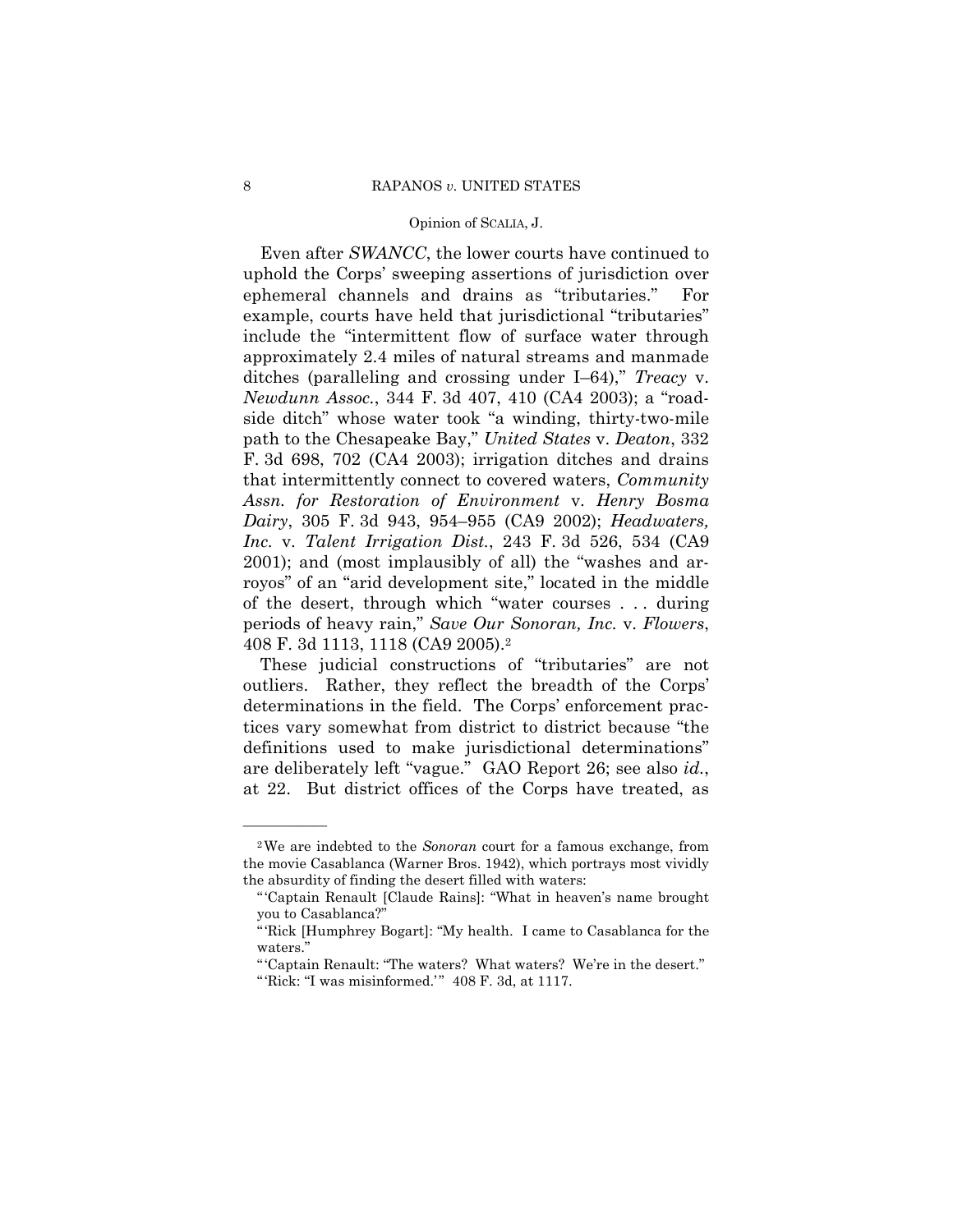"waters of the United States," such typically dry land features as "arroyos, coulees, and washes," as well as other ìchannels that might have little water flow in a given year." *Id.*, at 20–21. They have also applied that definition to such manmade, intermittently flowing features as "drain tiles, storm drains systems, and culverts." *Id.*, at 24 (footnote omitted).

In addition to "tributaries," the Corps and the lower courts have also continued to define "adjacent" wetlands broadly after *SWANCC*. For example, some of the Corps' district offices have concluded that wetlands are "adjacent" to covered waters if they are hydrologically connected "through directional sheet flow during storm events," GAO Report 18, or if they lie within the "100-year floodplain" of a body of water—that is, they are connected to the navigable water by flooding, on average, once every 100 years, *id.,* at 17, and n. 16. Others have concluded that presence within 200 feet of a tributary automatically renders a wetland "adjacent" and jurisdictional. *Id.*, at 19. And the Corps has successfully defended such theories of "adjacency" in the courts, even after *SWANCC*'s excision of "isolated" waters and wetlands from the Act's coverage. One court has held since *SWANCC* that wetlands separated from flood control channels by 70-foot-wide berms, atop which ran maintenance roads, had a "significant nexusî to covered waters because, *inter alia*, they lay "within the 100 year floodplain of tidal waters." *Baccarat Fremont Developers, LLC* v. *Army Corps of Engineers*, 425 F. 3d 1150, 1152, 1157 (CA9 2005). In one of the cases before us today, the Sixth Circuit held, in agreement with "[t]he majority of courts," that "while a hydrological connection between the non-navigable and navigable waters is required, there is no 'direct abutment' requirement" under *SWANCC* for "adjacency.'" 376 F. 3d 629, 639 (2004) *(Rapanos II)*. And even the most insubstantial hydrologic connection may be held to constitute a "signifi-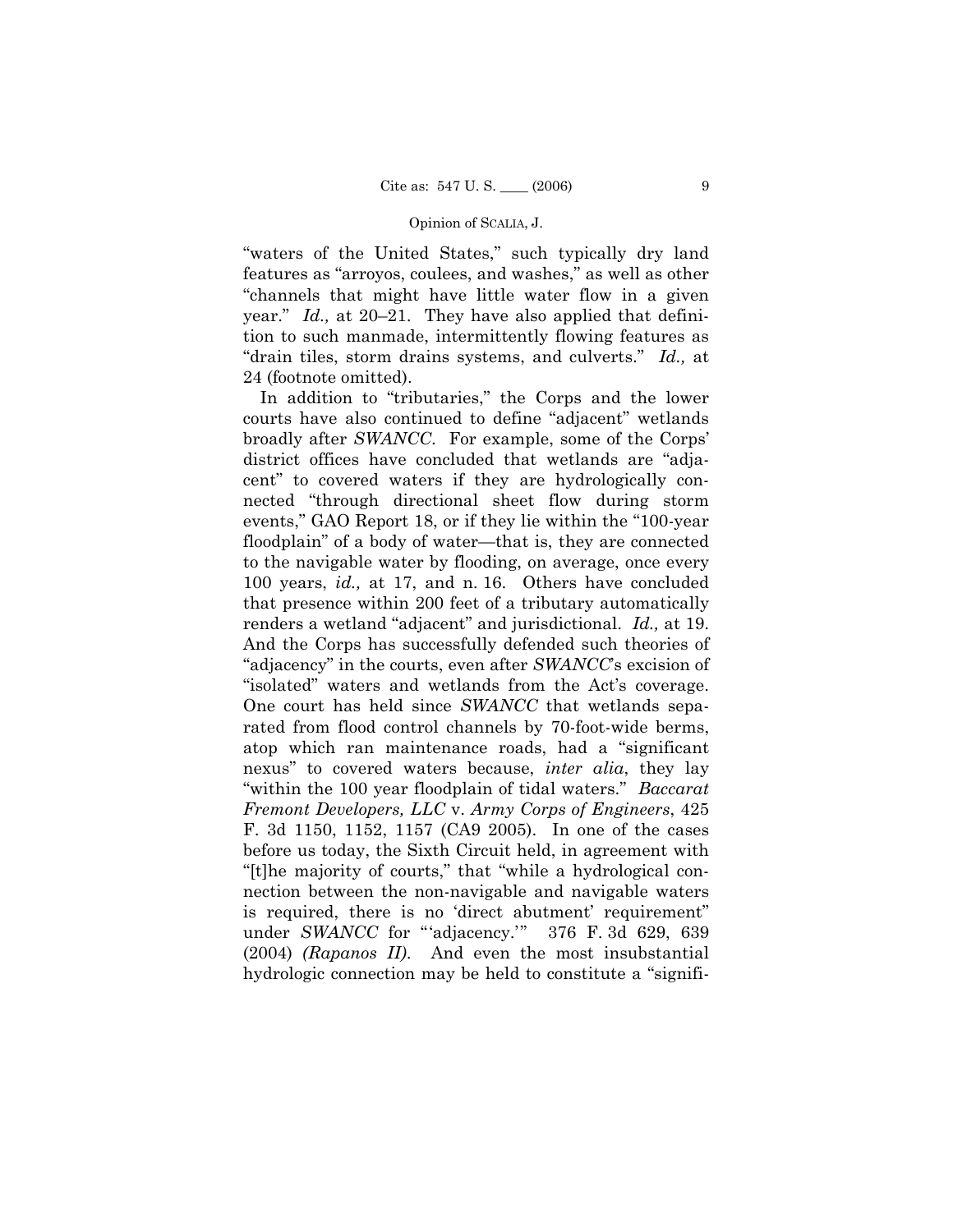cant nexus.î One court distinguished *SWANCC* on the ground that "a molecule of water residing in one of these pits or ponds [in *SWANCC*] could not mix with molecules from other bodies of water<sup>"</sup>—whereas, in the case before it, "water molecules currently present in the wetlands will inevitably flow towards and mix with water from connecting bodies," and "[a] drop of rainwater landing in the Site is certain to intermingle with water from the [nearby river].î *United States* v. *Rueth Development Co.*, 189 F. Supp. 2d 874, 877–878 (ND Ind. 2002).

II

 In these consolidated cases, we consider whether four Michigan wetlands, which lie near ditches or man-made drains that eventually empty into traditional navigable waters, constitute "waters of the United States" within the meaning of the Act. Petitioners in No.  $04-1034$ , the Rapanos and their affiliated businesses, deposited fill material without a permit into wetlands on three sites near Midland, Michigan: the "Salzburg site," the "Hines Road" site," and the "Pine River site." The wetlands at the Salzburg site are connected to a man-made drain, which drains into Hoppler Creek, which flows into the Kawkawlin River, which empties into Saginaw Bay and Lake Huron. See Brief for United States in No. 04–1034, p. 11; 339 F. 3d, at 449. The wetlands at the Hines Road site are connected to something called the "Rose Drain," which has a surface connection to the Tittabawassee River. App. to Pet. for Cert. in No.  $04-1034$ , pp. A23, B20. And the wetlands at the Pine River site have a surface connection to the Pine River, which flows into Lake Huron. *Id.*, at A23-A24, B26. It is not clear whether the connections between these wetlands and the nearby drains and ditches are continuous or intermittent, or whether the nearby drains and ditches contain continuous or merely occasional flows of water.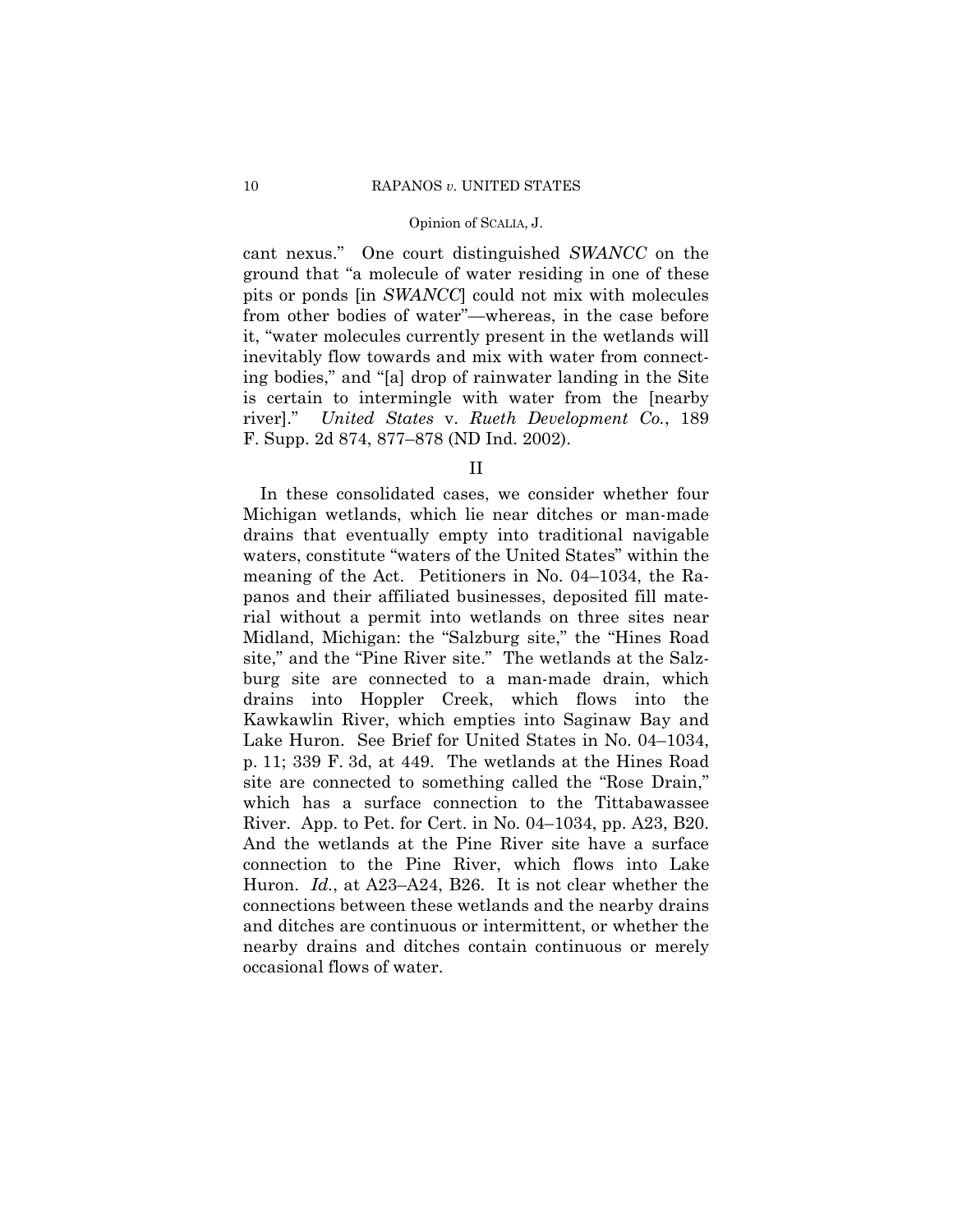The United States brought civil enforcement proceedings against the Rapanos petitioners. The District Court found that the three described wetlands were "within federal jurisdiction" because they were "adjacent to other waters of the United States," and held petitioners liable for violations of the CWA at those sites. *Id.*, at B32–B35. On appeal, the United States Court of Appeals for the Sixth Circuit affirmed, holding that there was federal jurisdiction over the wetlands at all three sites because ìthere were hydrological connections between all three sites and corresponding adjacent tributaries of navigable waters." 376 F. 3d, at 643.

Petitioners in No. 04–1384, the Carabells, were denied a permit to deposit fill material in a wetland located on a triangular parcel of land about one mile from Lake St. Clair. A man-made drainage ditch runs along one side of the wetland, separated from it by a 4-foot-wide man-made berm. The berm is largely or entirely impermeable to water and blocks drainage from the wetland, though it may permit occasional overflow to the ditch. The ditch empties into another ditch or a drain, which connects to Auvase Creek, which empties into Lake St. Clair. See App. to Pet. for Cert. in No.  $04-1384$ , pp. 2a $-3a$ .

 After exhausting administrative appeals, the Carabell petitioners filed suit in the District Court, challenging the exercise of federal regulatory jurisdiction over their site. The District Court ruled that there was federal jurisdiction because the wetland "is adjacent to neighboring tributaries of navigable waters and has a significant nexus to waters of the United States.<sup>"</sup> *Id.*, at 49a. Again the Sixth Circuit affirmed, holding that the Carabell wetland was "adjacent" to navigable waters. 391 F. 3d 704, 708 (2004) *(Carabell).*

 We granted certiorari and consolidated the cases, 546 U. S.  $\qquad$  (2005), to decide whether these wetlands constitute "waters of the United States" under the Act, and if so,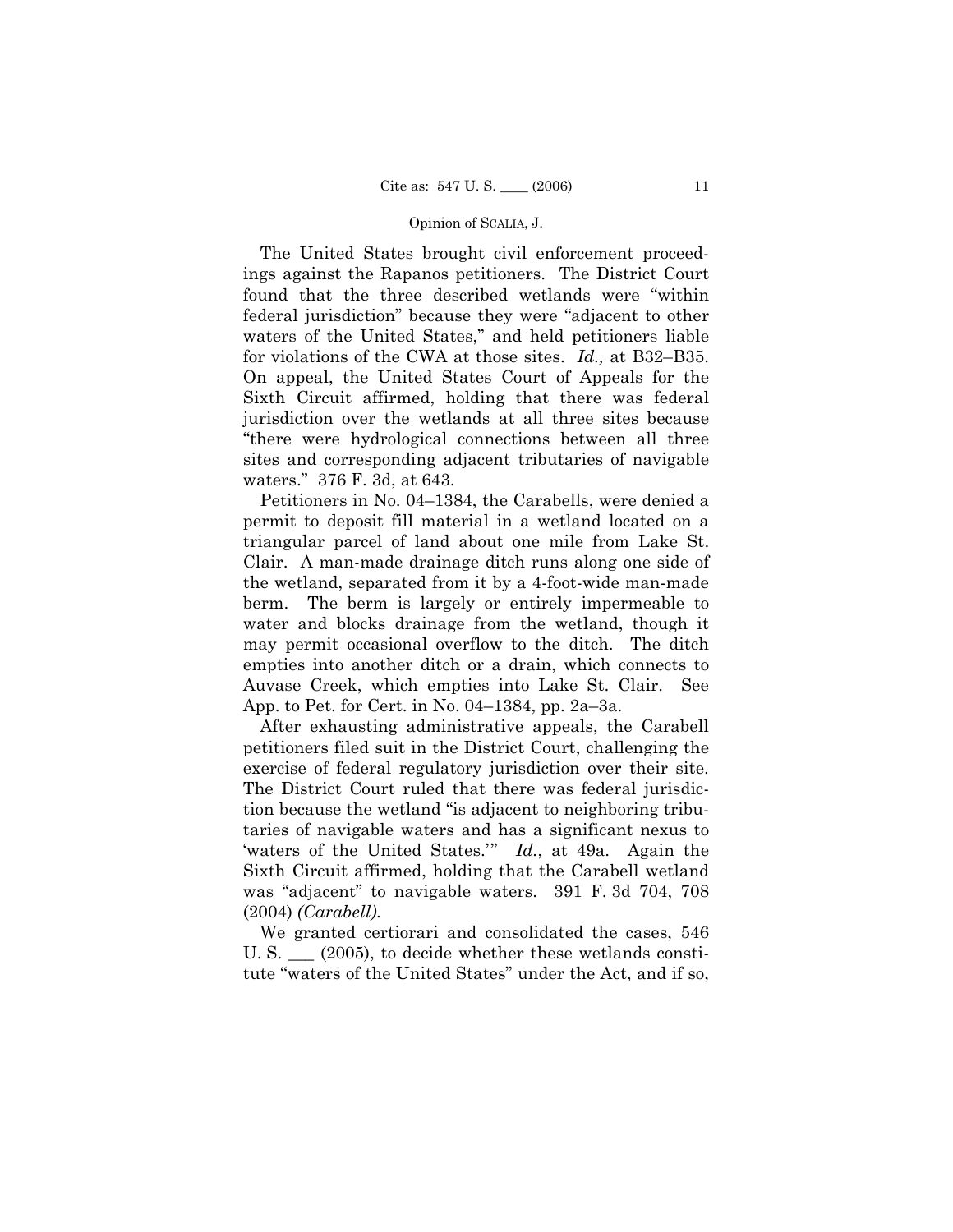whether the Act is constitutional.

## III

The Rapanos petitioners contend that the terms "navigable waters" and "waters of the United States" in the Act must be limited to the traditional definition of *The Daniel Ball*, which required that the "waters" be navigable in fact, or susceptible of being rendered so. See 10 Wall., at 563. But this definition cannot be applied wholesale to the CWA. The Act uses the phrase "navigable waters" as a *defined* term, and the definition is simply "the waters of the United States." 33 U.S.C. §1362(7). Moreover, the Act provides, in certain circumstances, for the substitution of state for federal jurisdiction over "navigable waters" . . . *other than* those waters which are presently used, or are susceptible to use in their natural condition or by reasonable improvement as a means to transport interstate or foreign commerce . . . including wetlands adjacent thereto."  $$1344(g)(1)$  (emphasis added). This provision shows that the Act's term "navigable waters" includes something more than traditional navigable waters. We have twice stated that the meaning of "navigable waters" in the Act is broader than the traditional understanding of that term, *SWANCC*, 531 U. S., at 167; *Riverside Bayview*, 474 U. S., at 133.3 We have also emphasized, however,

<sup>3</sup>One possibility, which we ultimately find unsatisfactory, is that the ìotherî waters covered by 33 U. S. C. ß1344(g)(1) are strictly *intrastate* waters that are traditionally navigable. But it would be unreasonable to interpret "the waters of the United States" to include all and only traditional navigable waters, both interstate and intrastate. This would preserve the traditional import of the qualifier "navigable" in the *defined* term "navigable waters," at the cost of depriving the qualifier "of the United States" in the *definition* of all meaning. As traditionally understood, the latter qualifier excludes intrastate waters, whether navigable or not. See *The Daniel Ball*, 10 Wall. 557, 563 (1871). In *SWANCC*, we held that "navigable" retained something of its traditional import. 531 U.S., at 172. *A fortiori*, the phrase "of the United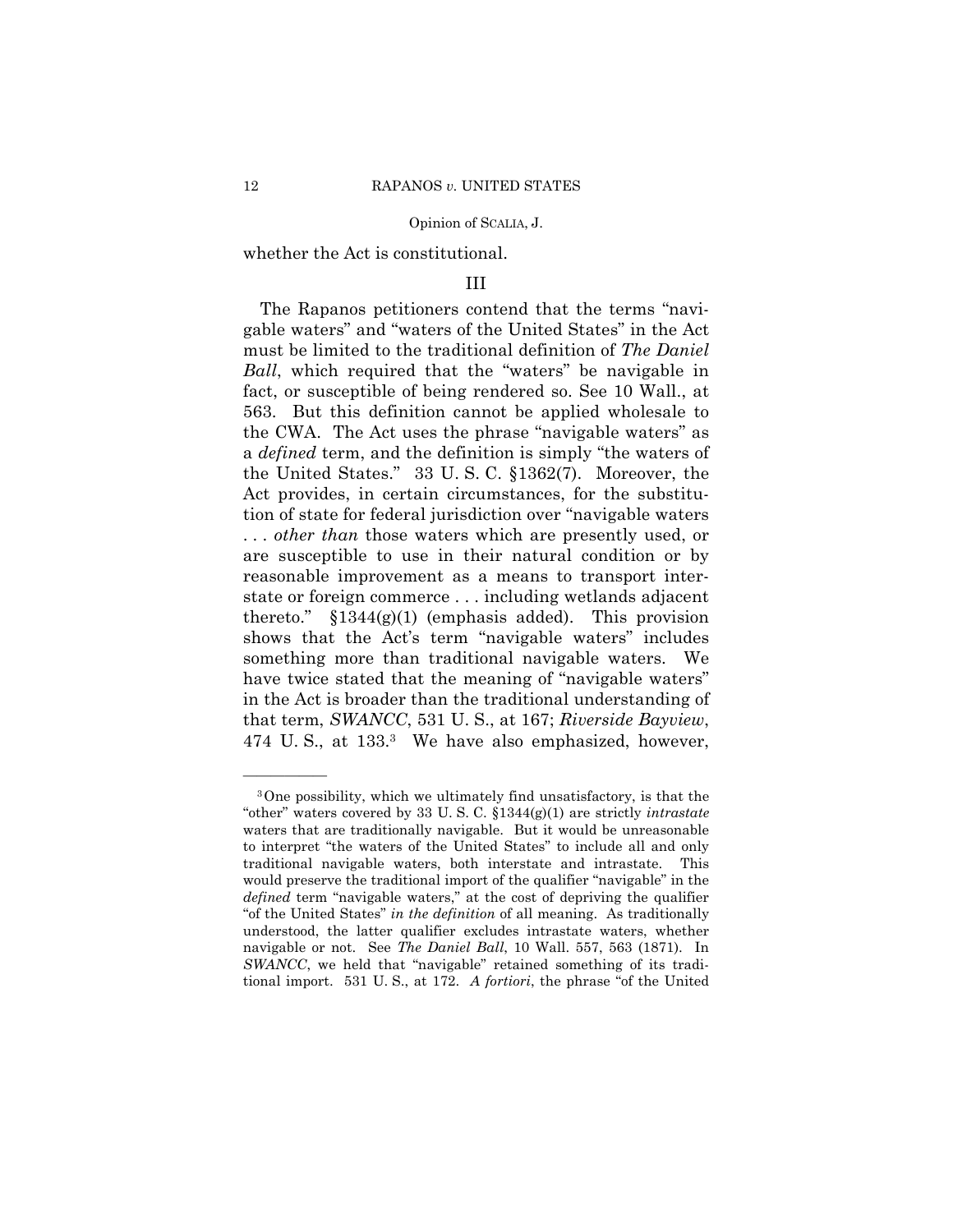that the qualifier "navigable" is not devoid of significance, *SWANCC*, *supra,* at 172.

 We need not decide the precise extent to which the qualifiers "navigable" and "of the United States" restrict the coverage of the Act. Whatever the scope of these qualifiers, the CWA authorizes federal jurisdiction only over "waters." 33 U.S.C.  $$1362(7)$ . The only natural definition of the term "waters," our prior and subsequent judicial constructions of it, clear evidence from other provisions of the statute, and this Court's canons of construction all confirm that "the waters of the United States" in ß1362(7) cannot bear the expansive meaning that the Corps would give it.

The Corps' expansive approach might be arguable if the CSA defined "navigable waters" as "water of the United States." But "the waters of the United States" is something else. The use of the definite article ("the") and the plural number ("waters") show plainly that  $$1362(7)$  does not refer to water in general. In this form, "the waters" refers more narrowly to water "[a]s found in streams and bodies forming geographical features such as oceans, rivers, [and] lakes," or "the flowing or moving masses, as of waves or floods, making up such streams or bodies. Websterís New International Dictionary 2882 (2d ed. 1954) (hereinafter Webster's Second).<sup>4</sup> On this definition, "the waters of the United States" include only relatively

Statesî in the definition retains some of its traditional meaning. 4 JUSTICE KENNEDY observes, *post*, at 13 (opinion concurring in judgment), that the dictionary approves an alternative, somewhat poetic usage of "waters" as connoting "[a] flood or inundation; as the *waters* have fallen. 'The peril of *waters*, wind, and rocks.' *Shak.*" Webster's Second 2882. It seems to us wholly unreasonable to interpret the statute as regulating only "floods" and "inundations" rather than traditional waterways—and strange to suppose that Congress had waxed Shakespearean in the definition section of an otherwise prosaic, indeed downright tedious, statute. The duller and more commonplace meaning is obviously intended.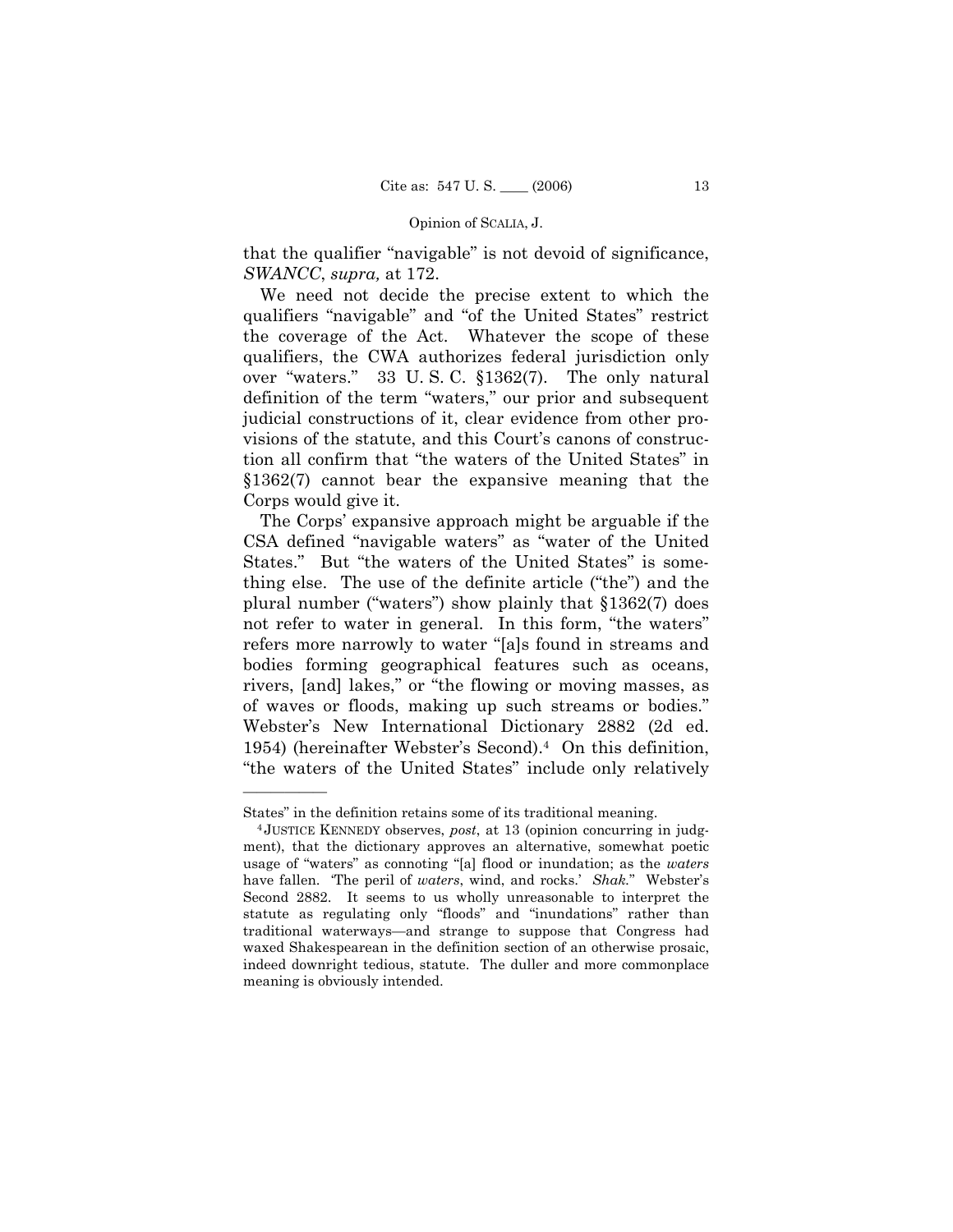permanent, standing or flowing bodies of water.5 The definition refers to water as found in "streams," "oceans," "rivers," "lakes," and "bodies" of water "forming geographical features.î *Ibid.* All of these terms connote continuously present, fixed bodies of water, as opposed to ordinarily dry channels through which water occasionally or intermittently flows. Even the least substantial of the definition's terms, namely "streams," connotes a continuous flow of water in a permanent channel—especially when used in company with other terms such as "rivers," "lakes," and "oceans." None of these terms encompasses

 $5By$  describing "waters" as "relatively permanent," we do not necessarily exclude streams, rivers, or lakes that might dry up in extraordinary circumstances, such as drought. We also do not necessarily exclude *seasonal* rivers, which contain continuous flow during some months of the year but no flow during dry months—such as the 290-day, continuously flowing stream postulated by JUSTICE STEVENS' dissent (hereinafter the dissent), *post*, at 15. Common sense and common usage distinguish between a wash and seasonal river.

Though scientifically precise distinctions between "perennial" and ìintermittentî flows are no doubt available, see, *e.g.*, Dept. of Interior, U. S. Geological Survey, E. Hedman & W. Osterkamp, Streamflow Characteristics Related to Channel Geometry of Streams in Western United States 15 (1982) (Water-Supply Paper 2193), we have no occasion in this litigation to decide exactly when the drying-up of a stream bed is continuous and frequent enough to disqualify the channel as a "wate[r] of the United States." It suffices for present purposes that channels containing permanent flow are plainly within the definition, and that the dissent's "intermittent" and "ephemeral" streams, *post*, at 16 (opinion of STEVENS, J.)—that is, streams whose flow is " $[c]$ oming and going at intervals ... [b]roken, fitful," Webster's Second 1296, or "existing only, or no longer than, a day; diurnal . . . short-lived," *id.*, at  $857$ —are not.<br><sup>6</sup>The principal definition of "stream" likewise includes reference to

such permanent, geographically fixed bodies of water: "[a] current or course of water or other fluid, flowing on the earth, as a *river, brook, etc.*" *Id.*, at 2493 (emphasis added). The other definitions of "stream" repeatedly emphasize the requirement of *continuous* flow: "[a] *steady flow*, as of water, air, gas, or the like"; "[a]nything issuing or moving with *continued succession* of parts"; "[a] *continued current* or course;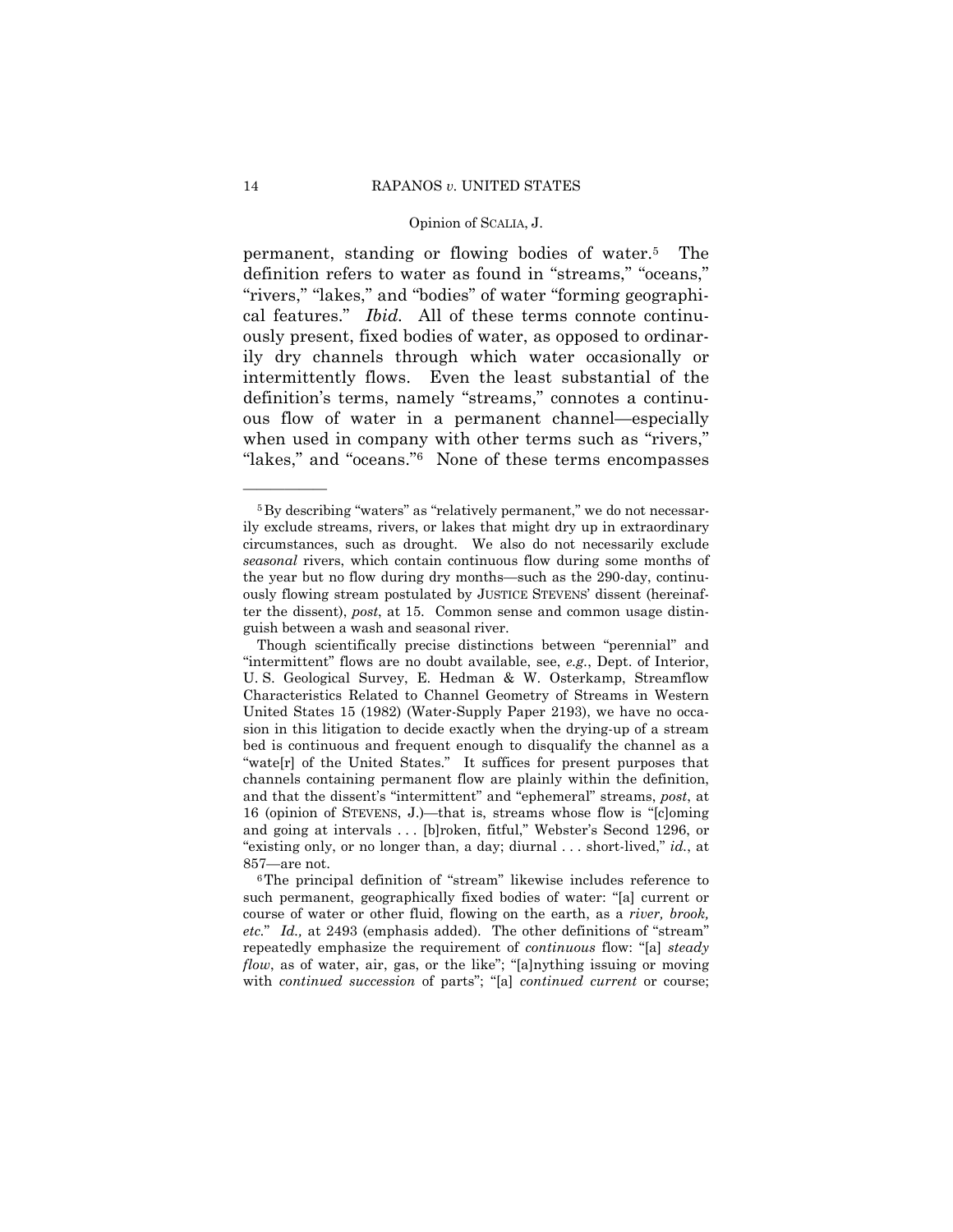transitory puddles or ephemeral flows of water.

The restriction of "the waters of the United States" to exclude channels containing merely intermittent or ephemeral flow also accords with the commonsense understanding of the term. In applying the definition to "ephemeral streams," "wet meadows," storm sewers and culverts, "directional sheet flow during storm events," drain tiles, man-made drainage ditches, and dry arroyos in the middle of the desert, the Corps has stretched the term "waters of the United States" beyond parody. The plain language of the statute simply does not authorize this "Land Is Waters" approach to federal jurisdiction.

In addition, the Act's use of the traditional phrase "navigable watersî (the defined term) further confirms that it confers jurisdiction only over relatively *permanent* bodies of water. The Act adopted that traditional term from its predecessor statutes. See *SWANCC*, 531 U. S., at 180 (STEVENS, J., dissenting). On the traditional understanding, "navigable waters" included only discrete *bodies* of water. For example, in *The Daniel Ball*, we used the terms "waters" and "rivers" interchangeably. 10 Wall., at 563. And in *Appalachian Electric*, we consistently referred to

current; drift." *Ibid.* (emphases added). The definition of the verb form of "stream" contains a similar emphasis on continuity: "[t]o issue or flow in a stream; to issue freely or move in a *continuous flow or course*." *Ibid.* (emphasis added). On these definitions, therefore, the Corps' phrases "intermittent streams," 33 CFR §328.3(a)(3) (2004), and "ephemeral streams," 65 Fed. Reg. 12823 (2000), are-like Senator Bentsen's "flowing gullies," post, at 16, n. 11 (opinion of STEVENS, J.)useful oxymora. Properly speaking, such entities constitute extant "streams" only while they are "continuous[ly] flow[ing]"; and the usually dry channels that contain them are never "streams." JUSTICE KENNEDY apparently concedes that "an intermittent flow can constitute a stream" only "while it is flowing," post, at 13 (emphasis added)which would mean that the channel is a "water" covered by the Act only during those times when water flow actually occurs. But no one contends that federal jurisdiction appears and evaporates along with the water in such regularly dry channels.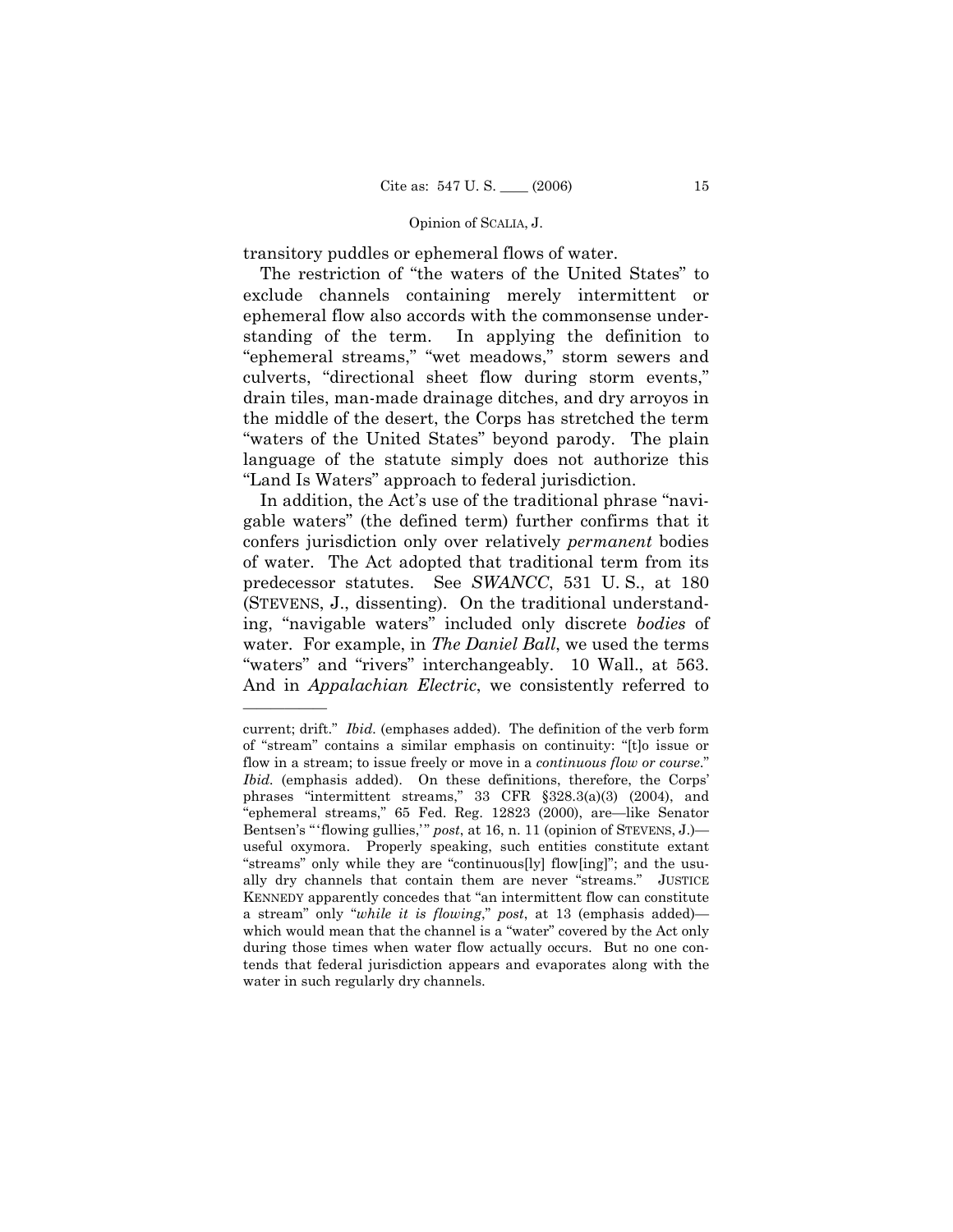the "navigable waters" as "waterways."  $311$  U. S., at  $407$ – 409. Plainly, because such "waters" had to be navigable in fact or susceptible of being rendered so, the term did not include ephemeral flows. As we noted in *SWANCC*, the traditional term "navigable waters"--even though defined as "the waters of the United States"—carries *some* of its original substance: " $[1]$ t is one thing to give a word limited effect and quite another to give it no effect whatever." 531 U. S., at 172. That limited effect includes, at bare minimum, the ordinary presence of water.

Our subsequent interpretation of the phrase "the waters" of the United States" in the CWA likewise confirms this limitation of its scope. In *Riverside Bayview*, we stated that the phrase in the Act referred primarily to "rivers, streams, and other *hydrographic features more conventionally identifiable as 'waters'*" than the wetlands adjacent to such features. 474 U. S., at 131 (emphasis added). We thus echoed the dictionary definition of "waters" as referring to "streams and bodies *forming geographical features* such as oceans, rivers, [and] lakes." Webster's Second 2882 (emphasis added). Though we upheld in that case the inclusion of wetlands abutting such a "hydrographic featur[e]"—principally due to the difficulty of drawing any clear boundary between the two, see 474 U. S., at 132; Part IV, *infra*—nowhere did we suggest that "the waters of the United States" should be expanded to include, in their own right, entities other than "hydrographic features more conventionally identifiable as 'waters.íî Likewise, in both *Riverside Bayview* and *SWANCC*, we repeatedly described the "navigable waters" covered by the Act as "open water" and "open waters." See *Riverside Bayview*, *supra,* at 132, and n. 8, 134; *SWANCC*, *supra,* at 167, 172. Under no rational interpretation are typically dry channels described as "*open* waters."

 Most significant of all, the CWA itself categorizes the channels and conduits that typically carry intermittent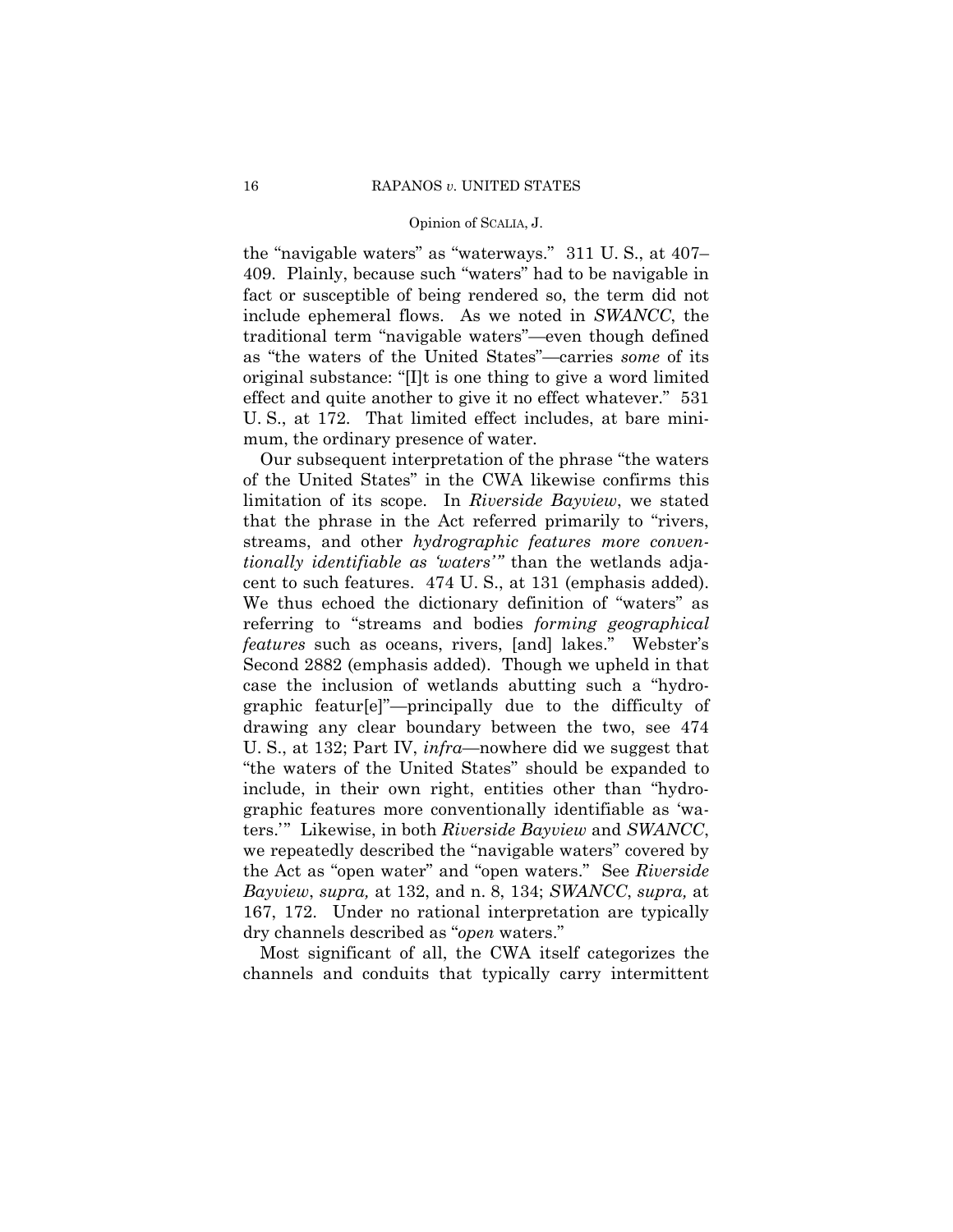flows of water separately from "navigable waters," by including them in the definition of "point source." The Act defines "point source" as "any discernible, confined and discrete conveyance, including but not limited to any pipe, ditch, channel, tunnel, conduit, well, discrete fissure, container, rolling stock, concentrated animal feeding operation, or vessel or other floating craft, from which pollutants are or may be discharged." 33 U.S.C. §1362(14). It also defines "discharge of a pollutant" as ìany addition of any pollutant *to* navigable waters *from* any point source."  $$1362(12)(A)$  (emphases added). The definitions thus conceive of "point sources" and "navigable waters" as separate and distinct categories. The definition of "discharge" would make little sense if the two categories were significantly overlapping. The separate classification of "ditch[es], channel[s], and conduit[s]"—which are terms ordinarily used to describe the watercourses through which *intermittent* waters typically flow—shows that these are, by and large, *not* "waters of the United States."7

<sup>7</sup> It is of course true, as the dissent and JUSTICE KENNEDY both observe, that ditches, channels, conduits and the like "can all hold water permanently as well as intermittently," *post*, at 17 (opinion of STEVENS, J.); see also *post*, at 14–15 (opinion of KENNEDY, J.). But when they do, we usually refer to them as "rivers," "creeks," or "streams." A permanently flooded ditch around a castle is technically a "ditch," but (because it is permanently filled with water) we normally describe it as a "moat." See Webster's Second 1575. And a permanently flooded manmade ditch used for navigation is normally described, not as a "ditch," but as a "canal." See *id.*, at 388. Likewise, an open channel through which water permanently flows is ordinarily described as a "stream," not as a "channel," because of the continuous presence of water. This distinction is particularly apt in the context of a statute regulating *water* quality, rather than (for example) the shape of stream beds. Cf. *Jennison v. Kirk*, 98 U. S. 453, 454-456 (1879) (referring to man-made channels as "ditches" when the alleged injury arose from physical damage to the *banks* of the ditch); *PUD No. 1 of Jefferson Cty.* v. *Washington Dept. of Ecology*, 511 U. S. 700, 709 (1994) (referring to a water-filled tube as a "tunnel" in order to describe the *shape* of the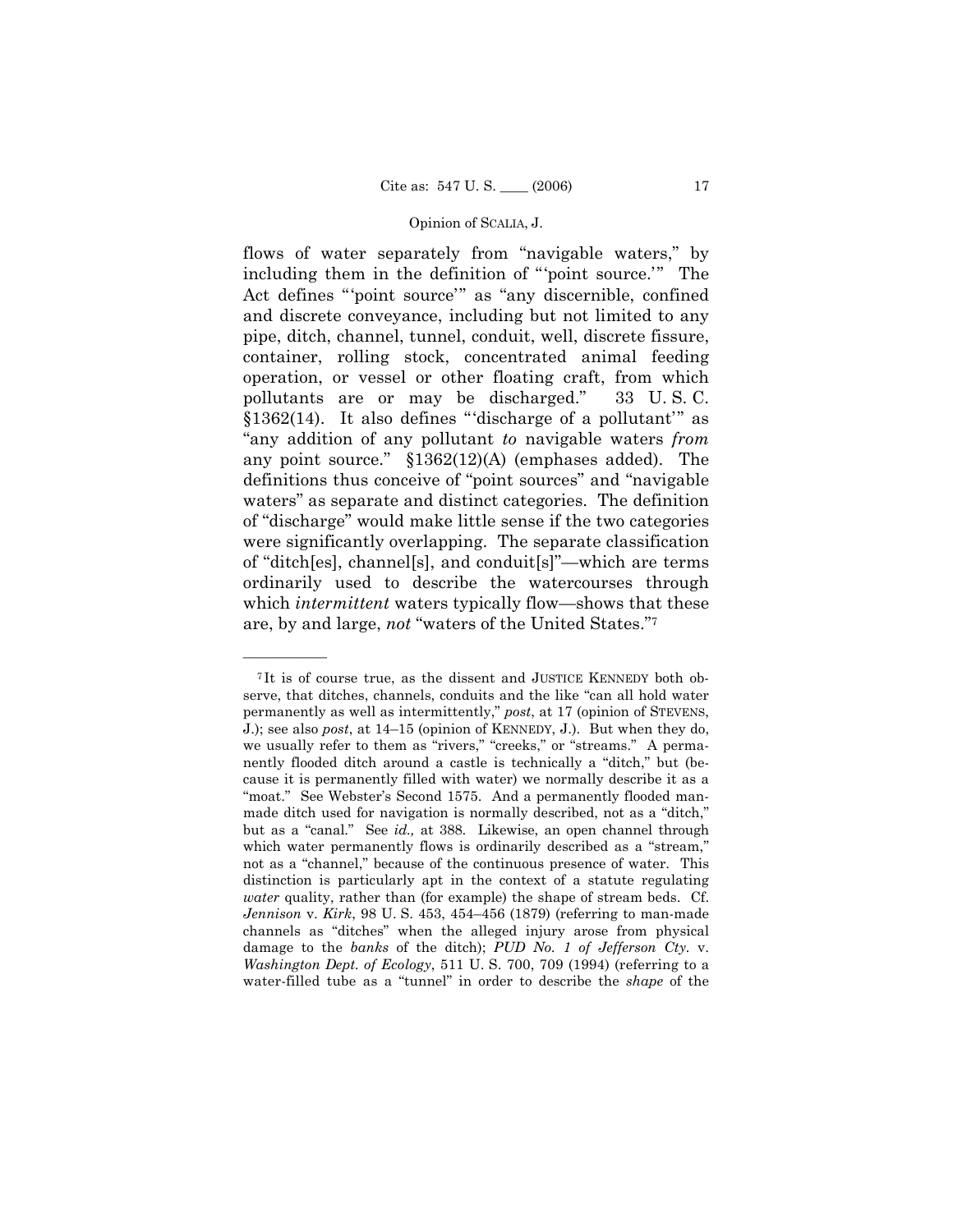Moreover, only the foregoing definition of "waters" is consistent with the CWA's stated "policy of Congress to recognize, preserve, and protect the primary responsibilities and rights of the States to prevent, reduce, and eliminate pollution, [and] to plan the development and use (including restoration, preservation, and enhancement) of land and water resources  $\dots$ ." §1251(b). This statement of policy was included in the Act as enacted in 1972, see 86 Stat. 816, prior to the addition of the optional state administration program in the 1977 amendments, see 91 Stat. 1601. Thus the policy plainly referred to something beyond the subsequently added state administration program of 33 U.S.C.  $$1344(g)–(l)$ . But the expansive theory advanced by the Corps, rather than "preserv[ing] the primary rights and responsibilities of the States, would have brought virtually all "plan[ning of] the development and use . . . of land and water resourcesî by the States under federal control. It is therefore an unlikely

conveyance, not the fact that it was water-filled), both cited *post*, at 17, n. 12 (opinion of STEVENS, J.). On its only natural reading, such a statute that treats "waters" separately from "ditch[es], channel[s],  $tunnel[s]$ , and conduit $[s]$ ," thereby distinguishes between continuously flowing "waters" and channels containing only an occasional or intermittent flow.

It is also true that highly artificial, manufactured, enclosed conveyance systems—such as "sewage treatment plants," *post*, at 15 (opinion of KENNEDY, J.), and the "mains, pipes, hydrants, machinery, buildings, and other appurtenances and incidents" of the city of Knoxville's ìsystem of waterworks,î *Knoxville Water Co.* v. *Knoxville*, 200 U. S. 22,  $27$  (1906), cited *post*, at 17, n. 12 (opinion of STEVENS, J.)—likely do not qualify as "waters of the United States," despite the fact that they may contain continuous flows of water. See *post*, at 15 (opinion of KENNEDY, J.); *post*, at 17, n. 12 (opinion of STEVENS, J.). But this does not contradict our interpretation, which asserts that relatively continuous flow is a *necessary* condition for qualification as a "water," not an *adequate* condition. Just as ordinary usage does not treat typically dry beds as "waters," so also it does not treat such elaborate, man-made, enclosed systems as "waters" on a par with "streams," "rivers," and "oceans."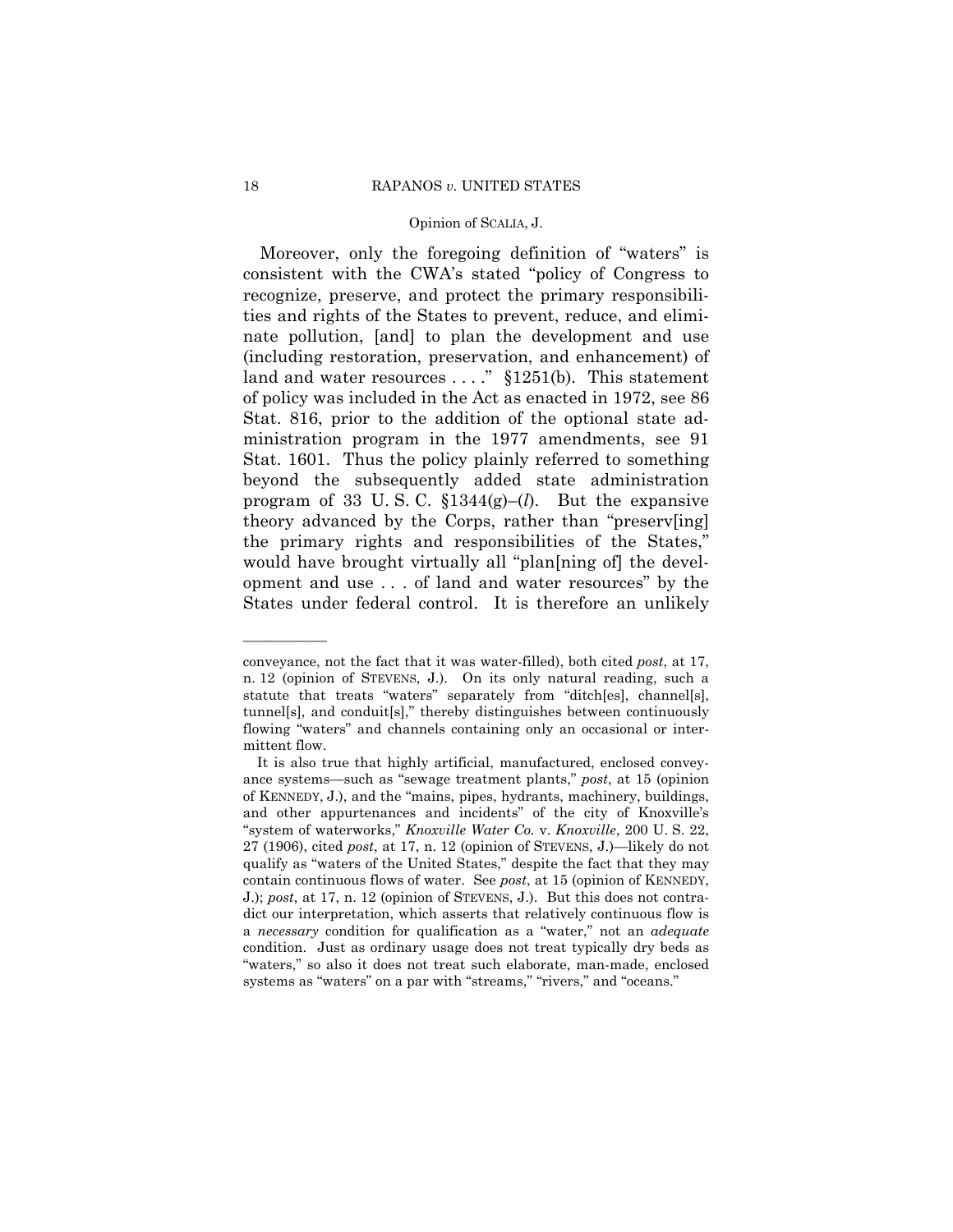reading of the phrase "the waters of the United States."<sup>8</sup>

Even if the phrase "the waters of the United States" were ambiguous as applied to intermittent flows, our own canons of construction would establish that the Corps' interpretation of the statute is impermissible. As we noted in *SWANCC*, the Government's expansive interpretation would "result in a significant impingement of the States' traditional and primary power over land and water use." 531 U.S., at 174. Regulation of land use, as through the issuance of the development permits sought by petitioners in both of these cases, is a quintessential state and local power. See *FERC* v. *Mississippi*, 456 U. S. 742, 768, n. 30 (1982); *Hess* v. *Port Authority Trans-Hudson Corporation*, 513 U. S. 30, 44 (1994). The extensive federal jurisdiction urged by the Government would authorize the Corps to function as a *de facto* regulator of immense stretches of intrastate land—an authority the agency has shown its willingness to exercise with the scope of discretion that would befit a local zoning board. See 33 CFR  $§320.4(a)(1)$  (2004). We ordinarily expect a "clear and manifest" statement from Congress to authorize an unprecedented intrusion into traditional state authority. See *BFP* v. *Resolution Trust Corporation*, 511 U. S. 531, 544  $(1994)$ . The phrase "the waters of the United States" hardly qualifies.

Likewise, just as we noted in *SWANCC*, the Corps'

 $8$ JUSTICE KENNEDY contends that the Corps' preservation of the "responsibilities and rights" of the States is adequately demonstrated by the fact that "33 States and the District of Columbia have filed an *amici* brief in this litigation" in favor of the Corps' interpretation, *post*, at 20. But it makes no difference to the *statute*'s stated purpose of preserving States' "rights and responsibilities," §1251(b), that some States wish to unburden themselves of them. Legislative and executive officers of the States may be content to leave "responsibilit[y]" with the Corps because it is attractive to shift to another entity controversial decisions disputed between politically powerful, rival interests. That, however, is not what the statute provides.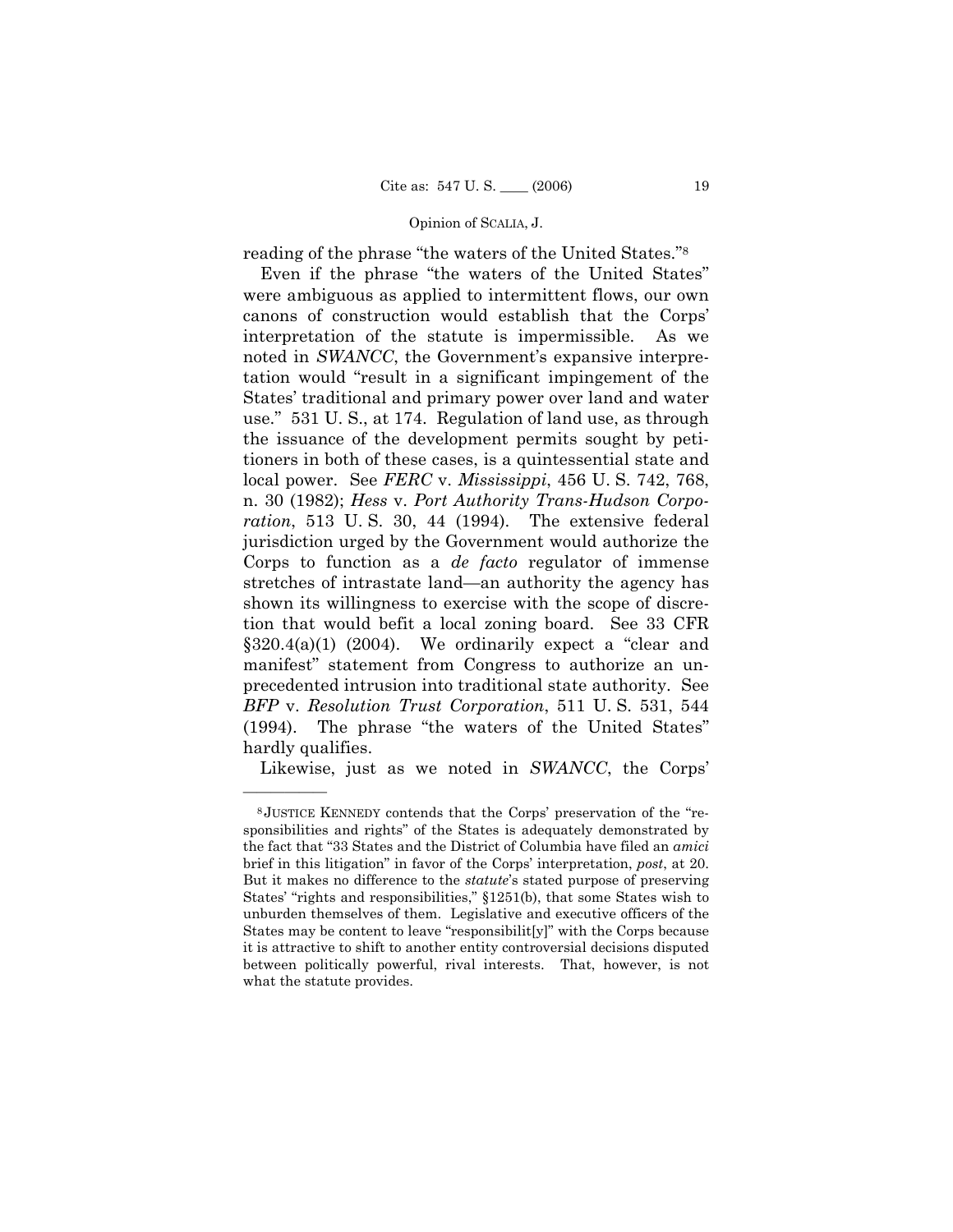interpretation stretches the outer limits of Congress's commerce power and raises difficult questions about the ultimate scope of that power. See 531 U. S., at 173. (In developing the current regulations, the Corps consciously sought to extend its authority to the farthest reaches of the commerce power. See 42 Fed. Reg. 37127 (1977).) Even if the term "the waters of the United States" were ambiguous as applied to channels that sometimes host ephemeral flows of water (which it is not), we would expect a clearer statement from Congress to authorize an agency theory of jurisdiction that presses the envelope of constitutional validity. See *Edward J. DeBartolo Corp.* v. *Florida Gulf Coast Building & Constr. Trades Council*, 485 U. S. 568, 575 (1988).9

 In sum, on its only plausible interpretation, the phrase "the waters of the United States" includes only those relatively permanent, standing or continuously flowing bodies of water "forming geographic features" that are described in ordinary parlance as "streams[,]  $\ldots$  oceans, rivers, [and] lakes." See Webster's Second 2882. The phrase does not include channels through which water

<sup>9</sup> JUSTICE KENNEDY objects that our reliance on these two clearstatement rules is inappropriate because "the plurality's interpretation does not fit the avoidance concerns that it raises," *post*, at 19—that is, because our resolution both eliminates some jurisdiction that is clearly constitutional and traditionally federal, and retains some that is questionably constitutional and traditionally local. But a clearstatement rule can carry one only so far as the statutory text permits. Our resolution, unlike JUSTICE KENNEDYís, keeps both the overinclusion and the underinclusion to the minimum consistent with the statutory text. JUSTICE KENNEDY's reading—despite disregarding the text—fares no better than ours as a precise "fit" for the "avoidance concerns" that he also acknowledges. He admits, *post*, at 25, that "the significant nexus requirement may not align perfectly with the traditional extent of federal authority" over navigable waters—an admission that "tests the limits of understatement,î *Gonzales* v. *Oregon*, 126 S. Ct. 904, 932  $(2005)$  (SCALIA, J., dissenting)—and it aligns even worse with the preservation of traditional state land-use regulation.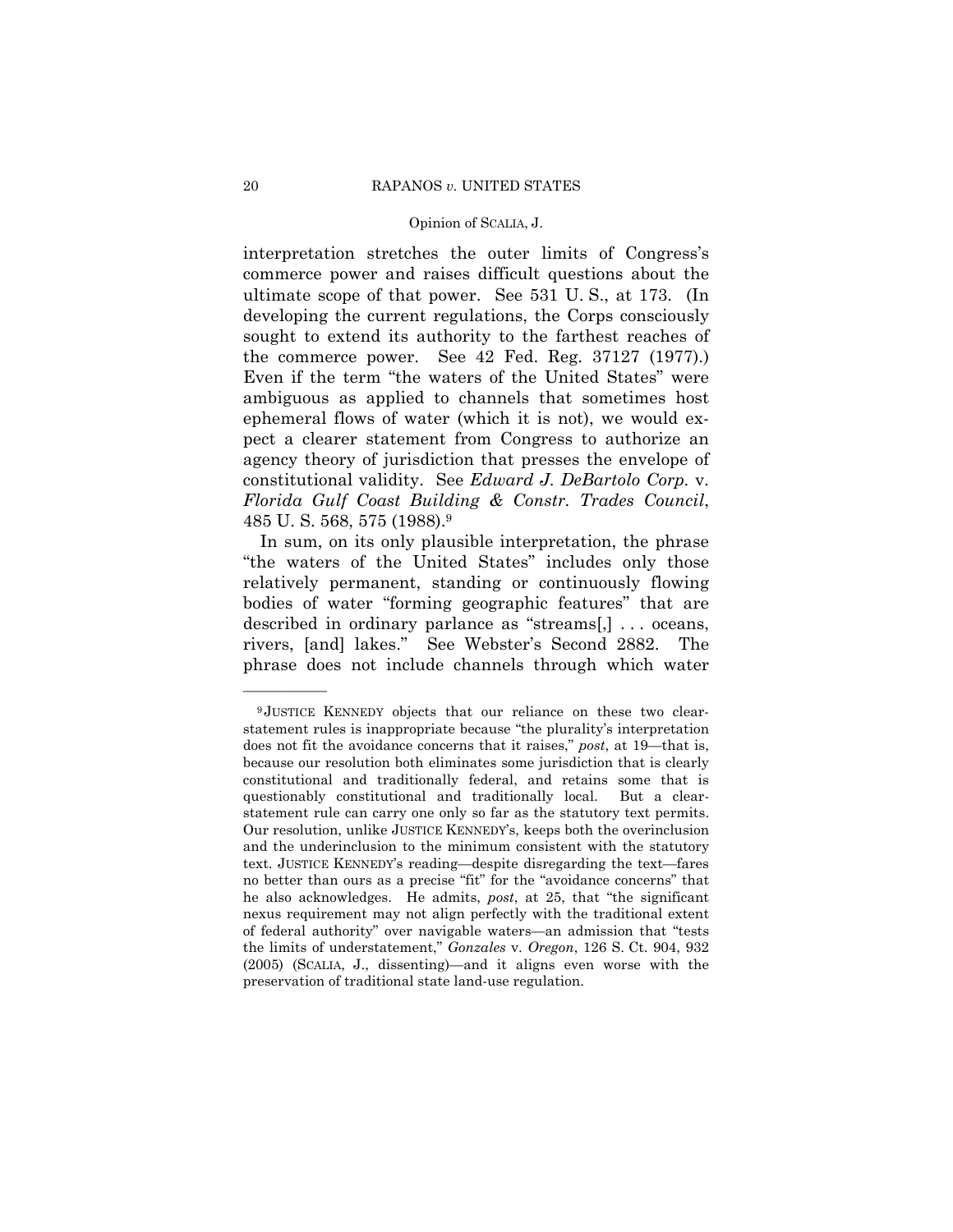flows intermittently or ephemerally, or channels that periodically provide drainage for rainfall. The Corps' expansive interpretation of the "the waters of the United" States" is thus not "based on a permissible construction of the statute.î *Chevron U. S. A. Inc.* v. *Natural Resources Defense Council*, *Inc.,* 467 U. S. 837, 843 (1984).

## IV

 In *Carabell*, the Sixth Circuit held that the nearby ditch constituted a "tributary" and thus a "water of the United Statesî under 33 CFR ß328.3(a)(5) (2004). See 391 F. 3d, at 708–709. Likewise in *Rapanos*, the Sixth Circuit held that the nearby ditches were "tributaries" under  $\S 328(a)(5)$ . 376 F. 3d, at 643. But *Rapanos II* also stated that, even if the ditches were not "waters of the United States," the wetlands were "adjacent" to *remote* traditional navigable waters in virtue of the wetlands' "hydrological connection" to them. See *id.*, at 639–640. This statement reflects the practice of the Corps' district offices, which may "assert jurisdiction over a wetland without regulating the ditch connecting it to a water of the United States." GAO Report 23. We therefore address in this Part whether a wetland may be considered "adjacent to" remote "waters of the United States," because of a mere hydrologic connection to them.

 In *Riverside Bayview*, we noted the textual difficulty in including "wetlands" as a subset of "waters": "On a purely linguistic level, it may appear unreasonable to classify 'lands,' wet or otherwise, as 'waters.'" 474 U.S., at 132. We acknowledged, however, that there was an inherent ambiguity in drawing the boundaries of any "waters":

ì[T]he Corps must necessarily choose some point at which water ends and land begins. Our common experience tells us that this is often no easy task: the transition from water to solid ground is not necessarily or even typically an abrupt one. Rather, between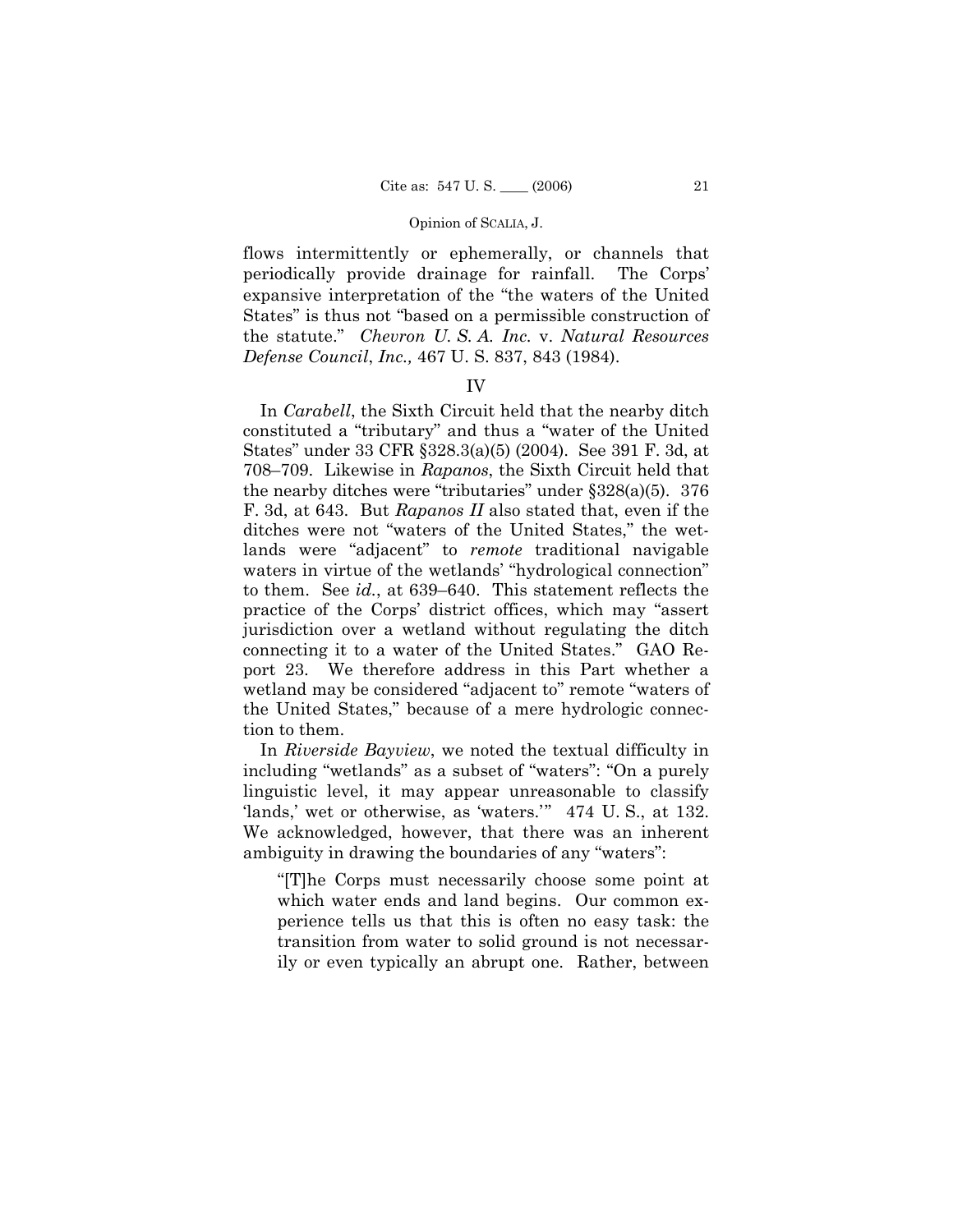open waters and dry land may lie shallows, marshes, mudflats, swamps, bogs—in short, a huge array of areas that are not wholly aquatic but nevertheless fall far short of being dry land. Where on this continuum to find the limit of 'waters' is far from obvious." Ibid.

Because of this inherent ambiguity, we deferred to the agency's inclusion of wetlands "actually abut[ting]" traditional navigable waters: "Faced with such a problem of defining the bounds of its regulatory authority," we held, the agency could reasonably conclude that a wetland that "adjoin[ed]" waters of the United States is itself a part of those waters. Id., at 132, 135, and n. 9. The difficulty of delineating the boundary between water and land was central to our reasoning in the case: "In view of the breadth of federal regulatory authority contemplated by the Act itself and the inherent difficulties of defining precise bounds to regulable waters, the Corps' ecological judgment about the relationship between waters and their adjacent wetlands provides an adequate basis for a legal judgment that adjacent wetlands may be defined as waters under the Act."  $Id.$ , at 134 (emphasis added).<sup>10</sup>

<sup>&</sup>lt;sup>10</sup>Since the wetlands at issue in *Riverside Bayview* actually abutted waters of the United States, the case could not possibly have held that merely "neighboring" wetlands came within the Corps' jurisdiction. Obiter approval of that proposition might be inferred, however, from the opinion's quotation without comment of a statement by the Corps describing covered "adjacent" wetlands as those "'that form the border of or are in reasonable proximity to other waters of the United States." 474 U.S., at 134 (quoting 42 Fed. Reg. 37128 (1977); emphasis added). The opinion immediately reiterated, however, that adjacent wetlands could be regarded as "the waters of the United States" in view of "the inherent difficulties of defining precise bounds to regulable waters," 474 U.S., at 134-a rationale that would have no application to physically separated "neighboring" wetlands. Given that the wetlands at issue in Riverside Bayview themselves "actually abut[ted] on a navigable waterway,"  $id.$ , at 135; given that our opinion recognized that unconnected wetlands could not naturally be characterized as "'waters'" at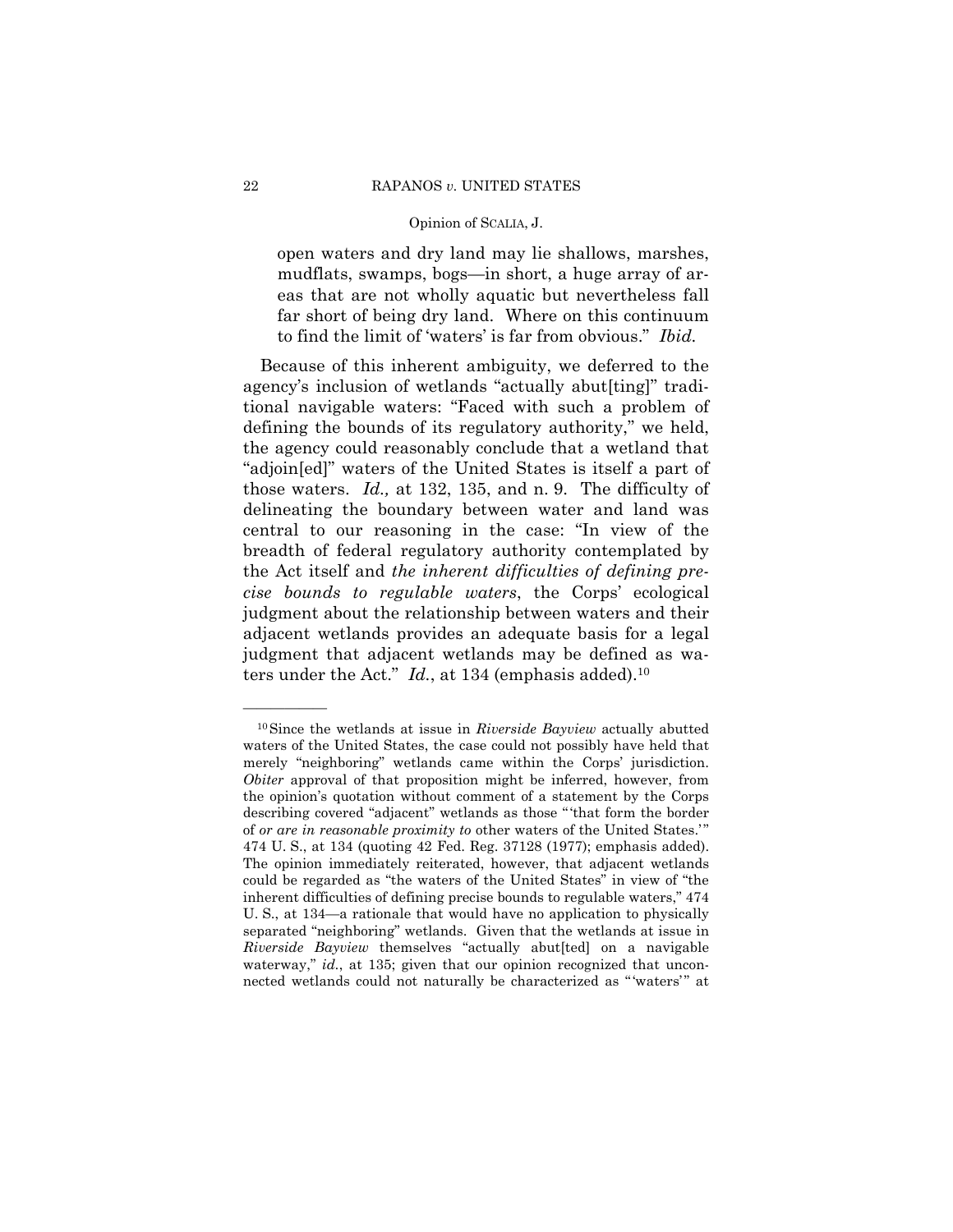When we characterized the holding of *Riverside Bayview* in *SWANCC*, we referred to the close connection between waters and the wetlands that they gradually blend into: ìIt was the *significant nexus* between the wetlands and ënavigable watersí that informed our reading of the CWA in *Riverside Bayview Homes*.î 531 U. S., at 167 (emphasis added). In particular, *SWANCC* rejected the notion that the ecological considerations upon which the Corps relied in *Riverside Bayview*—and upon which the dissent repeatedly relies today, see *post*, at 10–11, 12, 13–14, 15, 18–19, 21-22, 24-25-provided an *independent* basis for including entities like "wetlands" (or "ephemeral streams") within the phrase "the waters of the United States." *SWANCC* found such ecological considerations irrelevant to the question whether physically isolated waters come within the Corps' jurisdiction. It thus confirmed that *Riverside Bayview* rested upon the inherent ambiguity in defining where water ends and abutting ("adjacent") wetlands begin, permitting the Corps' reliance on ecological considerations *only to resolve that ambiguity* in favor of treating all abutting wetlands as waters. Isolated ponds were not "waters of the United States" in their own right, see 531 U. S., at 167, 171, and presented no boundarydrawing problem that would have justified the invocation of ecological factors to treat them as such.

 Therefore, *only* those wetlands with a continuous surface connection to bodies that are "waters of the United States" in their own right, so that there is no clear demarcation between "waters" and wetlands, are "adjacent to"

all, *id.*, at 132; and given the repeated reference to the difficulty of determining where waters end and wetlands begin; the most natural reading of the opinion is that a wetlands' mere "reasonable proximity" to waters of the United States is not enough to confer Corps jurisdiction. In any event, as discussed in our immediately following text, any possible ambiguity has been eliminated by *SWANCC,* 531 U. S. 159 (2001).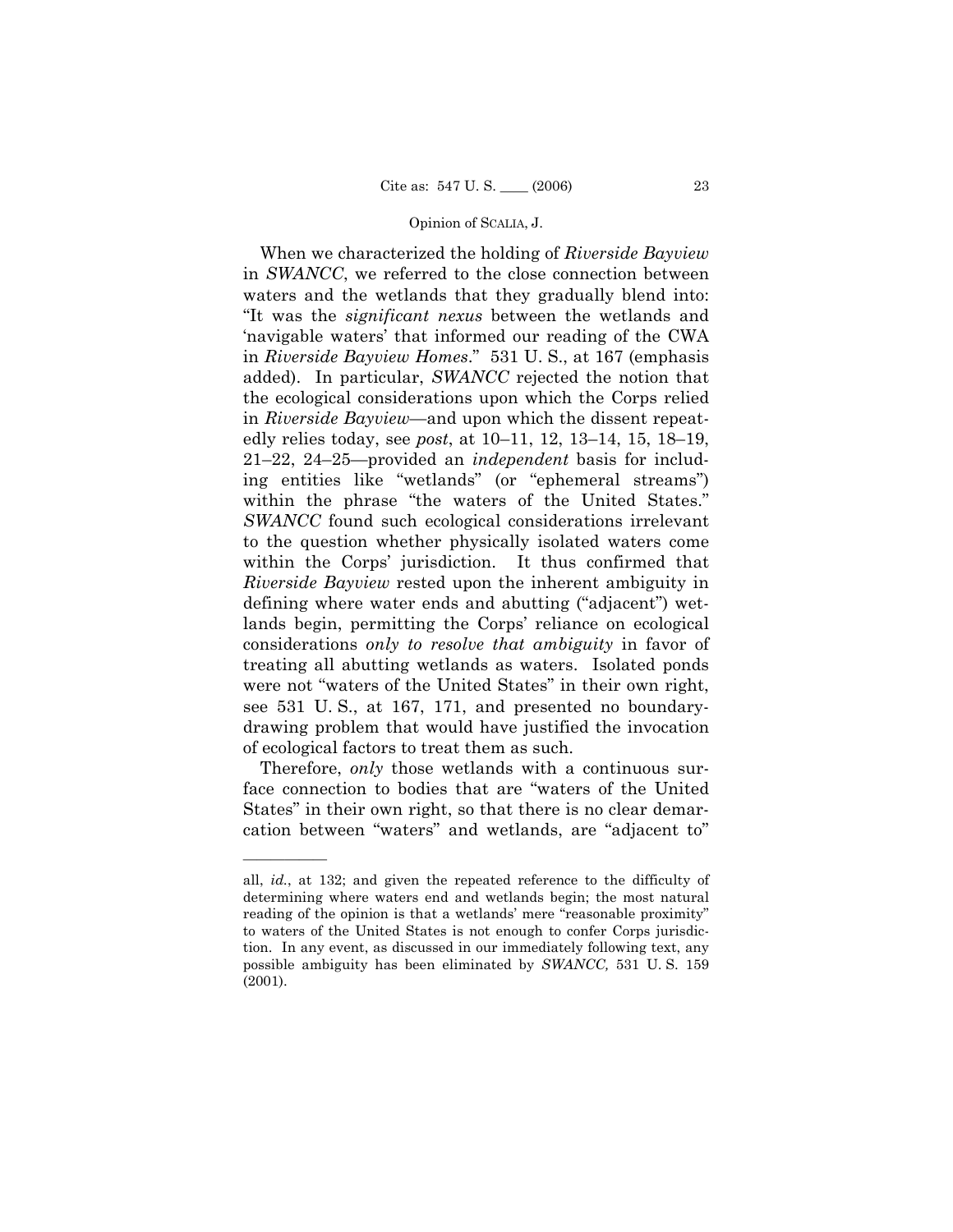such waters and covered by the Act. Wetlands with only an intermittent, physically remote hydrologic connection to "waters of the United States" do not implicate the boundary-drawing problem of *Riverside Bayview*, and thus lack the necessary connection to covered waters that we described as a "significant nexus" in *SWANCC*. 531 U.S., at 167. Thus, establishing that wetlands such as those at the Rapanos and Carabell sites are covered by the Act requires two findings: First, that the adjacent channel contains a "wate<sup>[r]</sup> of the United States," *(i.e., a relatively* permanent body of water connected to traditional interstate navigable waters); and second, that the wetland has a continuous surface connection with that water, making it difficult to determine where the "water" ends and the "wetland" begins.

V

 Respondents and their *amici* urge that such restrictions on the scope of "navigable waters" will frustrate enforcement against traditional water polluters under 33 U. S. C.  $\S$ \$1311 and 1342. Because the same definition of "navigable waters" applies to the entire statute, respondents contend that water polluters will be able to evade the permitting requirement of ß1342(a) simply by discharging their pollutants into noncovered intermittent watercourses that lie upstream of covered waters. See Tr. of Oral Arg. 74–75.

 That is not so. Though we do not decide this issue, there is no reason to suppose that our construction today significantly affects the enforcement of ß1342, inasmuch as lower courts applying ß1342 have not characterized intermittent channels as "waters of the United States." The Act does not forbid the "addition of any pollutant *directly* to navigable waters from any point source," but rather the "addition of any pollutant *to* navigable waters."  $\S 1362(12)(A)$ (emphasis added);  $$1311(a)$ . Thus, from the time of the CWAís enactment, lower courts have held that the dis-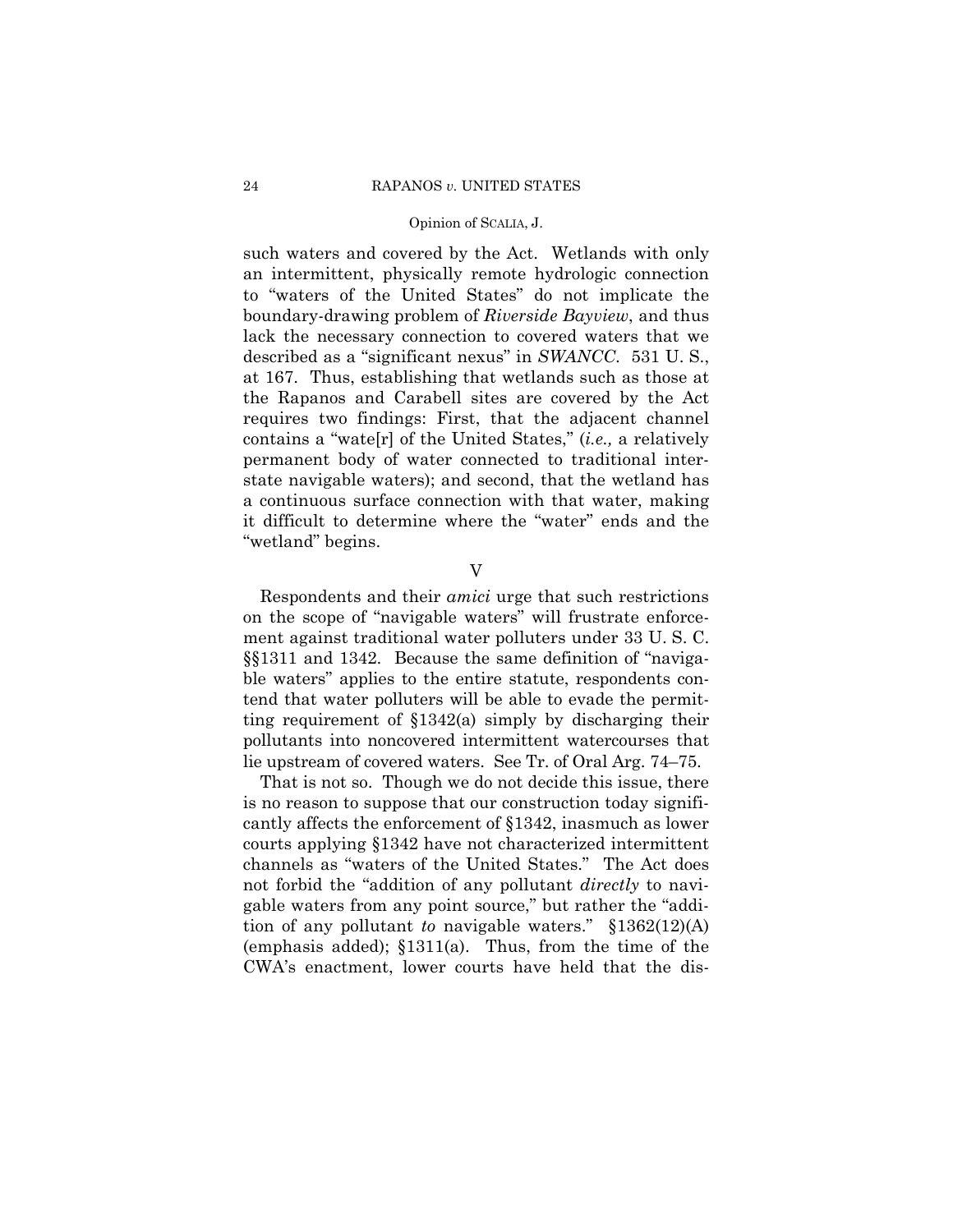charge into intermittent channels of any pollutant *that naturally washes downstream* likely violates ß1311(a), even if the pollutants discharged from a point source do not emit "directly into" covered waters, but pass "through conveyancesî in between. *United States* v. *Velsicol Chemical Corp.*, 438 F. Supp. 945, 946–947 (WD Tenn. 1976) (a municipal sewer system separated the "point source" and covered navigable waters). See also *Sierra Club* v. *El Paso Gold Mines, Inc.*, 421 F. 3d 1133, 1137, 1141 (CA10 2005)  $(2.5 \text{ miles of tunnel separated the "point source" and})$ "navigable waters").

 In fact, many courts have held that such upstream, intermittently flowing channels themselves constitute "point sources" under the Act. The definition of "point" source" includes "any pipe, ditch, channel, tunnel, conduit, well, discrete fissure, container, rolling stock, concentrated animal feeding operation, or vessel or other floating craft, from which pollutants are or may be discharged.î 33 U. S. C.  $$1362(14)$ . We have held that the Act "makes" plain that a point source need not be the original source of the pollutant; it need only convey the pollutant to 'navigable waters.<sup>20</sup> South Fla. Water Management Dist. v. Mic*cosukee Tribe*, 541 U. S. 95, 105 (2004). Cases holding the intervening channel to be a point source include *United States* v. *Ortiz*, 427 F. 3d 1278, 1281 (CA10 2005) (a storm drain that carried flushed chemicals from a toilet to the Colorado River was a "point source"), and *Dague* v. *Burlington*, 935 F. 2d 1343, 1354–1355 (CA2 1991) (a culvert connecting two bodies of navigable water was a "point" source"), rev'd on other grounds,  $505$  U.S.  $557$  (1992). Some courts have even adopted both the "indirect discharge" rationale and the "point source" rationale in the alternative, applied to the same facts. See, *e.g.*, *Concerned Area Residents for Environment* v. *Southview Farm*, 34 F. 3d 114, 118–119 (CA2 1994). On either view, however, the lower courts have seen no need to classify the inter-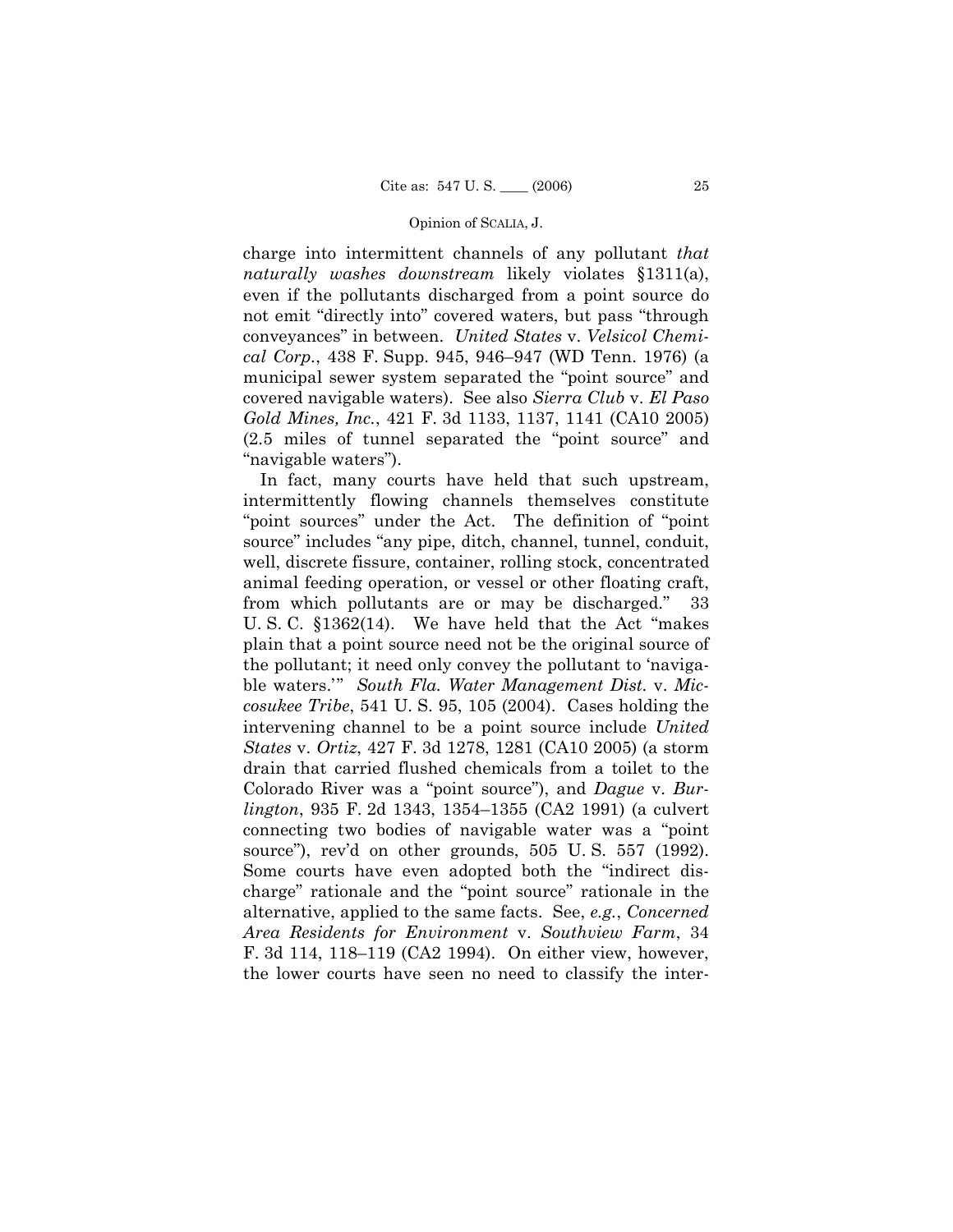vening conduits as "waters of the United States."

 In contrast to the pollutants normally covered by the permitting requirement of  $\S 1342(a)$ , "dredged or fill material," which is typically deposited for the sole purpose of staying put, does not normally wash downstream, $^{11}$  and thus does not normally constitute an "addition  $\dots$  to navigable waters" when deposited in upstream isolated wetlands.  $\S$ 1344(a), 1362(12). The Act recognizes this distinction by providing a separate permitting program for such discharges in ß1344(a). It does not appear, therefore, that the interpretation we adopt today significantly reduces the scope of ß1342 of the Act.

 Respondents also urge that the narrower interpretation of "waters" will impose a more difficult burden of proof in enforcement proceedings under ßß1311(a) and 1342(a), by requiring the agency to demonstrate the downstream flow of the pollutant along the intermittent channel to tradi-

 $11$ The dissent argues that "the very existence of words like 'alluvium' and 'silt' in our language suggests that at least some [dredged or fill] material] makes its way downstream," post, at 22 (citation omitted). See also *post*, at 17 (opinion of KENNEDY, J.). By contrast, *amici* cite multiple empirical analyses that contradict the dissent's philological approach to sediment erosion—including one which concludes that ì[t]he idea that the discharge of dredged or fill material into isolated waters, ephemeral drains or non-tidal ditches will pollute navigable waters located any appreciable distance from them lacks credibility." R. Pierce, Technical Principles Related to Establishing the Limits of Jurisdiction for Section 404 of the Clean Water Act 34–40 (Apr. 2003), available at www.wetlandtraining.com/tpreljscwa.pdf, cited in Brief for International Council of Shopping Centers et al. as *Amici Curiae* 26–27; Brief for Pulte Homes, Inc., et al. as *Amici Curiae* 20–21; Brief for Foundation for Environmental and Economic Progress et al. as *Amici Curiae* 29, and n. 53 ("Fill material does not migrate"). Such scientific analysis is entirely unnecessary, however, to reach the unremarkable conclusion that the deposit of *mobile* pollutants into upstream ephemeral channels is naturally described as an "addition  $\dots$  to navigable waters," 33 U.S.C. §1362(12), while the deposit of *stationary* fill material generally is not.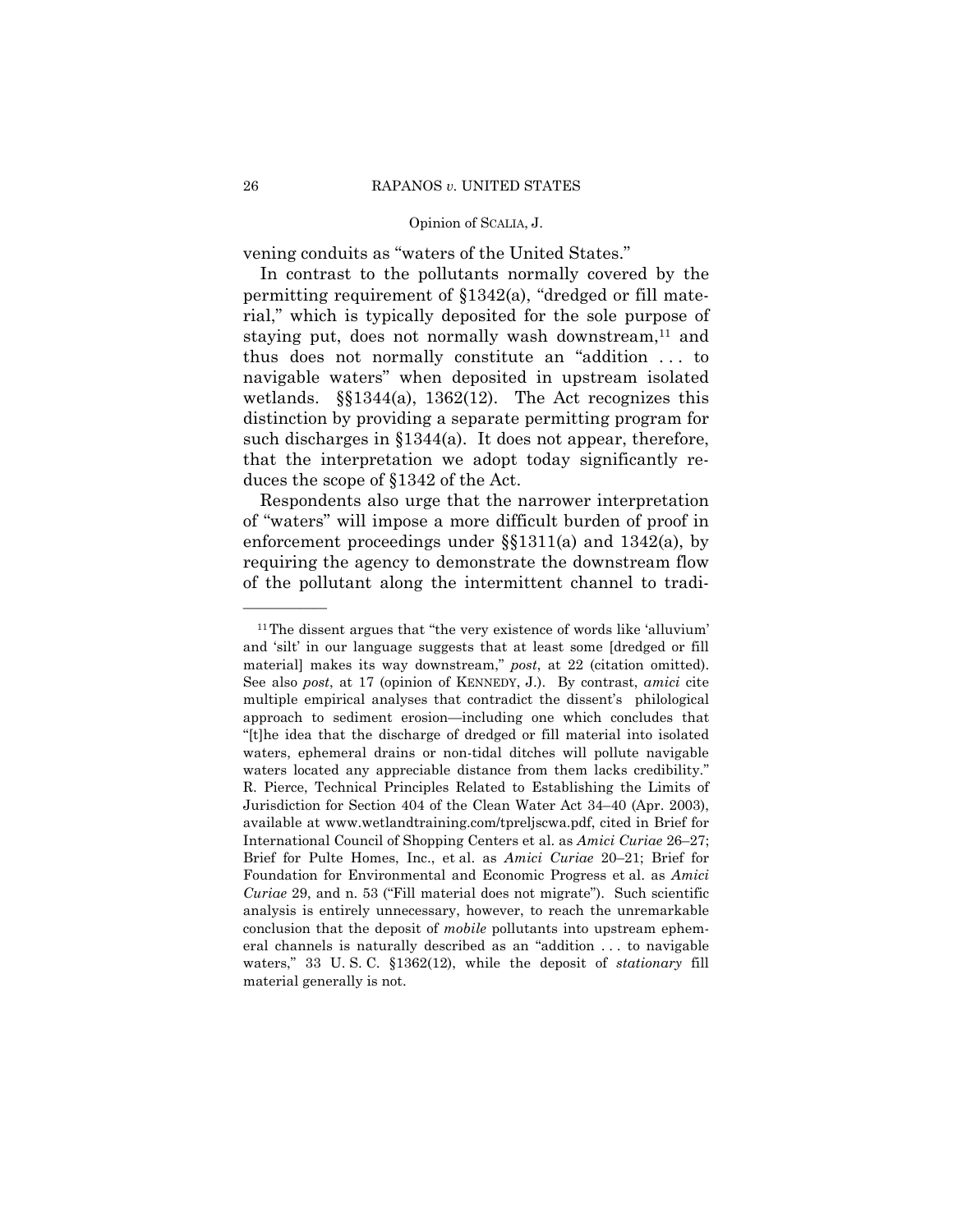tional "waters." See Tr. of Oral Arg. 57. But, as noted above, the lower courts do not generally rely on characterization of intervening channels as "waters of the United States" in applying §1311 to the traditional pollutants subject to §1342. Moreover, the proof of downstream flow of pollutants required under ß1342 appears substantially similar, if not identical, to the proof of a hydrologic connection that would be required, on the Sixth Circuit's theory of jurisdiction, to prove that an upstream channel or wetland is a "wate[r] of the United States." See *Rapanos II*, 376 F. 3d, at 639. Compare, *e.g.*, App. to Pet. for Cert. in No. 04–1034, at B11, B20, B26 (testimony of hydrologic connections based on observation of surface water connections), with *Southview Farm*, *supra*, at 118–121 (testimony of discharges based on observation of the flow of polluted water). In either case, the agency must prove that the contaminant-laden waters ultimately reach covered waters.

 Finally, respondents and many *amici* admonish that narrowing the definition of "the waters of the United States" will hamper federal efforts to preserve the Nation's wetlands. It is not clear that the state and local conservation efforts that the CWA explicitly calls for, see 33 U. S. C. ß1251(b), are in any way inadequate for the goal of preservation. In any event, a Comprehensive National Wetlands Protection Act is not before us, and the "wis[dom]" of such a statute, *post*, at 19 (opinion of STE-VENS, J.), is beyond our ken. What is clear, however, is that Congress did not enact one when it granted the Corps jurisdiction over only "the *waters* of the United States."

## VI

 In an opinion long on praise of environmental protection and notably short on analysis of the statutory text and structure, the dissent would hold that "the waters of the United States" include any wetlands "adjacent" (no matter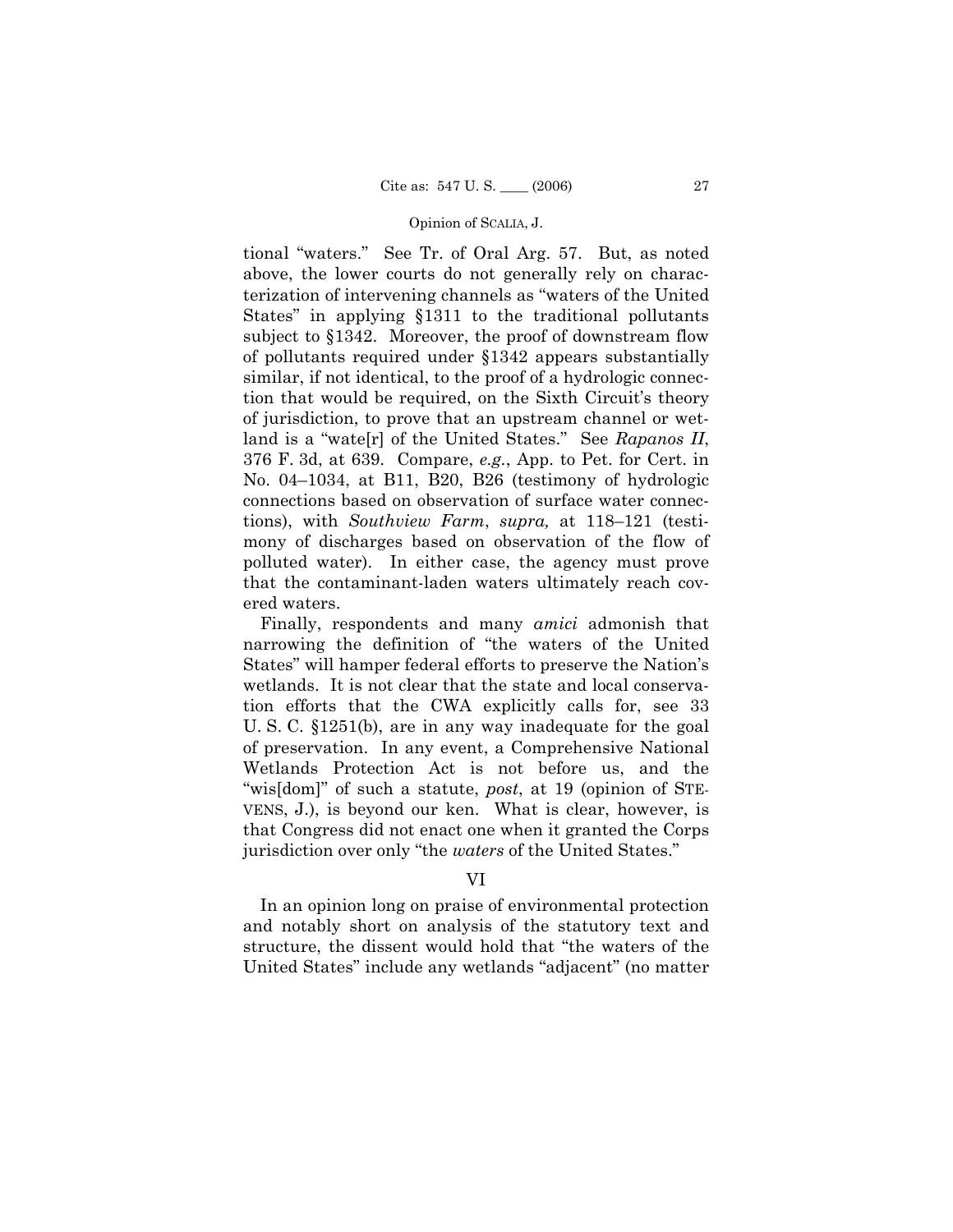how broadly defined) to "tributaries" (again, no matter how broadly defined) of traditional navigable waters. For legal support of its policy-laden conclusion, the dissent relies exclusively on two sources: "[o]ur unanimous opinion in *Riverside Bayview*," *post*, at 6; and "Congress' deliberate acquiescence in the Corps' regulations in 1977," *post*, at 11. Each of these is demonstrably inadequate to support the apparently limitless scope that the dissent would permit the Corps to give to the Act.

The dissent's assertion that *Riverside Bayview* "squarely" controls these cases," *post*, at 6, is wholly implausible. First, *Riverside Bayview* could not possibly support the dissent's acceptance of the Corps' inclusion of dry beds as ìtributaries,î *post*, at 19, because the definition of tributaries was not at issue in that case. *Riverside Bayview* addressed only the Act's inclusion of wetlands abutting navigable-in-fact waters, and said nothing at all about what non-navigable tributaries the Act might also cover.

*Riverside Bayview* likewise provides no support for the dissent's complacent acceptance of the Corps' definition of ìadjacent,î which (as noted above) has been extended beyond reason to include, *inter alia*, the 100-year floodplain of covered waters. See *supra*, at 9. The dissent notes that *Riverside Bayview* quoted without comment the Corps' description of "adjacent" wetlands as those "that form the border of or are in reasonable proximity to other waters of the United States.î *Post*, at 8 (citing 474 U. S., at 134 (quoting 42 Fed. Reg. 37128)). As we have already discussed, this quotation provides no support for the inclusion of physically unconnected wetlands as covered "waters." See *supra*, at  $22-23$ , n. 10. The dissent relies principally on a footnote in *Riverside Bayview* recognizing that ìënot every adjacent wetland is of great importance to the environment of adjoining bodies of water," and that all

A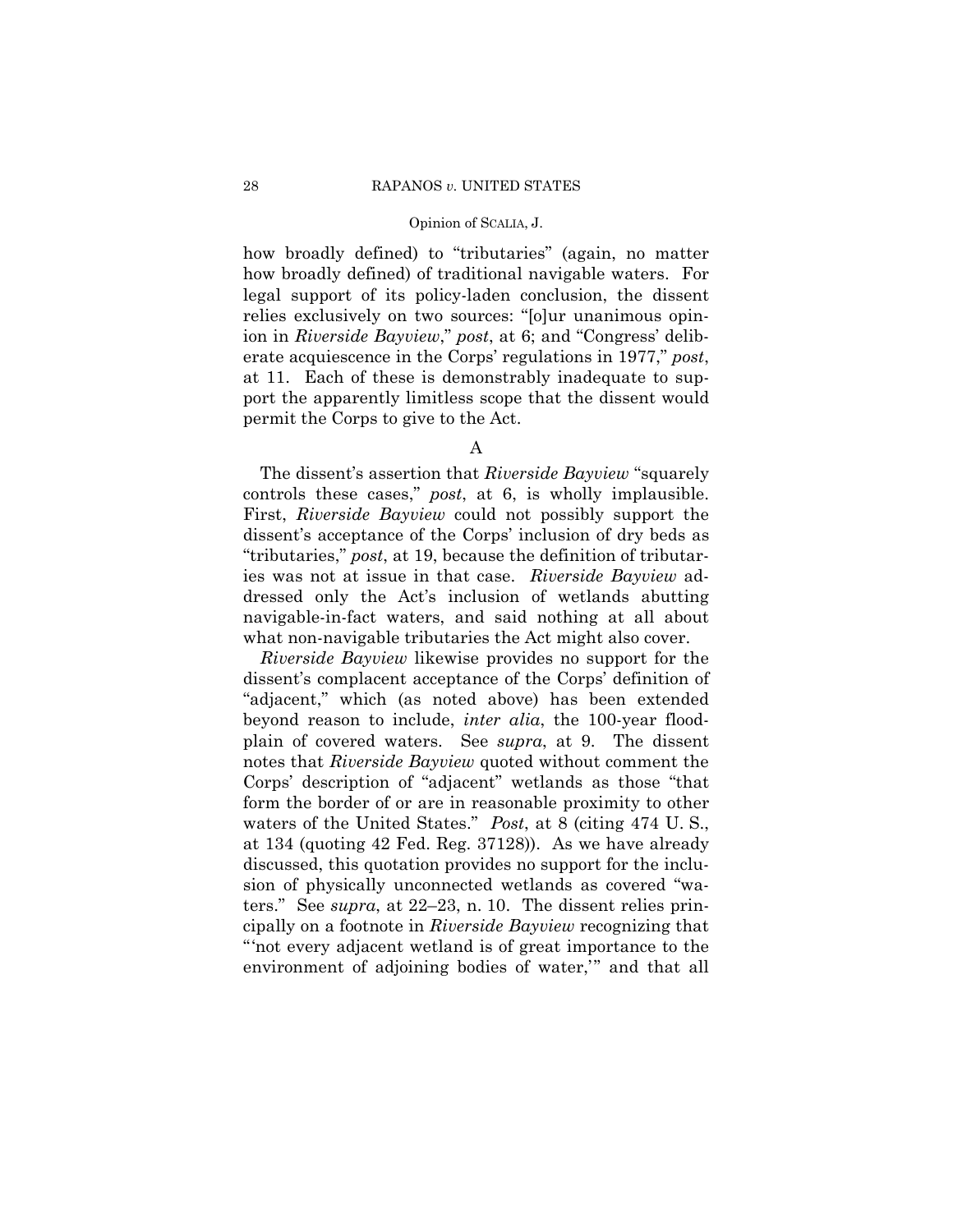"adjacent" wetlands are nevertheless covered by the Act, *post*, at 8 (quoting 474 U. S., at 135, n. 9). Of course, this footnote says *nothing* to support the dissent's broad definition of "adjacent"—quite the contrary, the quoted sentence uses "adjacent" and "adjoining" *interchangeably*, and the footnote qualifies a sentence holding that the wetland was covered "*[b]ecause*" it "actually abut[ted] on a navigable waterway." *Id.*, at 135 (emphasis added). Moreover, that footnoteís assertion that the Act may be interpreted to include even those adjoining wetlands that are "lacking in importance to the aquatic environment," *id.*, at 135, n. 9, confirms that the scope of ambiguity of "the waters of the United States" is determined by a wetland's *physical connection* to covered waters, *not* its ecological relationship thereto.

 The dissent reasons (1) that *Riverside Bayview* held that "the waters of the United States" include "adjacent wetlands," and  $(2)$  we must defer to the Corps' interpretation of the ambiguous word "adjacent." *Post*, at 20–21. But this is mere legerdemain. The phrase "adjacent wetlands" is not part of the statutory definition that the Corps is authorized to interpret, which refers only to "the waters of the United States," 33 U. S. C.  $$1362(7).^{12}$  In expounding the term "adjacent" as used in *Riverside Bayview*, we are explaining *our own* prior use of that word to interpret the definitional phrase "the waters of the United States."

 $12$ Nor does the passing reference to "wetlands adjacent thereto" in  $$1344(g)(1)$  purport to expand that statutory definition. As the dissent concedes, *post*, at 20, that reference merely confirms that the statutory definition can be read to include *some* wetlands—namely, those that directly "abut" covered waters. Riverside Bayview explicitly acknowledged that  $$1344(g)(1)$  "does not conclusively determine the construction to be placed on the use of the term 'waters' elsewhere in the Act *(particularly in [ß1362(7)], which contains the relevant definition of havigable waters'*); however, ... it does at least suggest strongly that the term 'waters' as used in the Act *does not necessarily exclude* 'wetlands.'" 474 U.S., at 138, n. 11 (emphases added).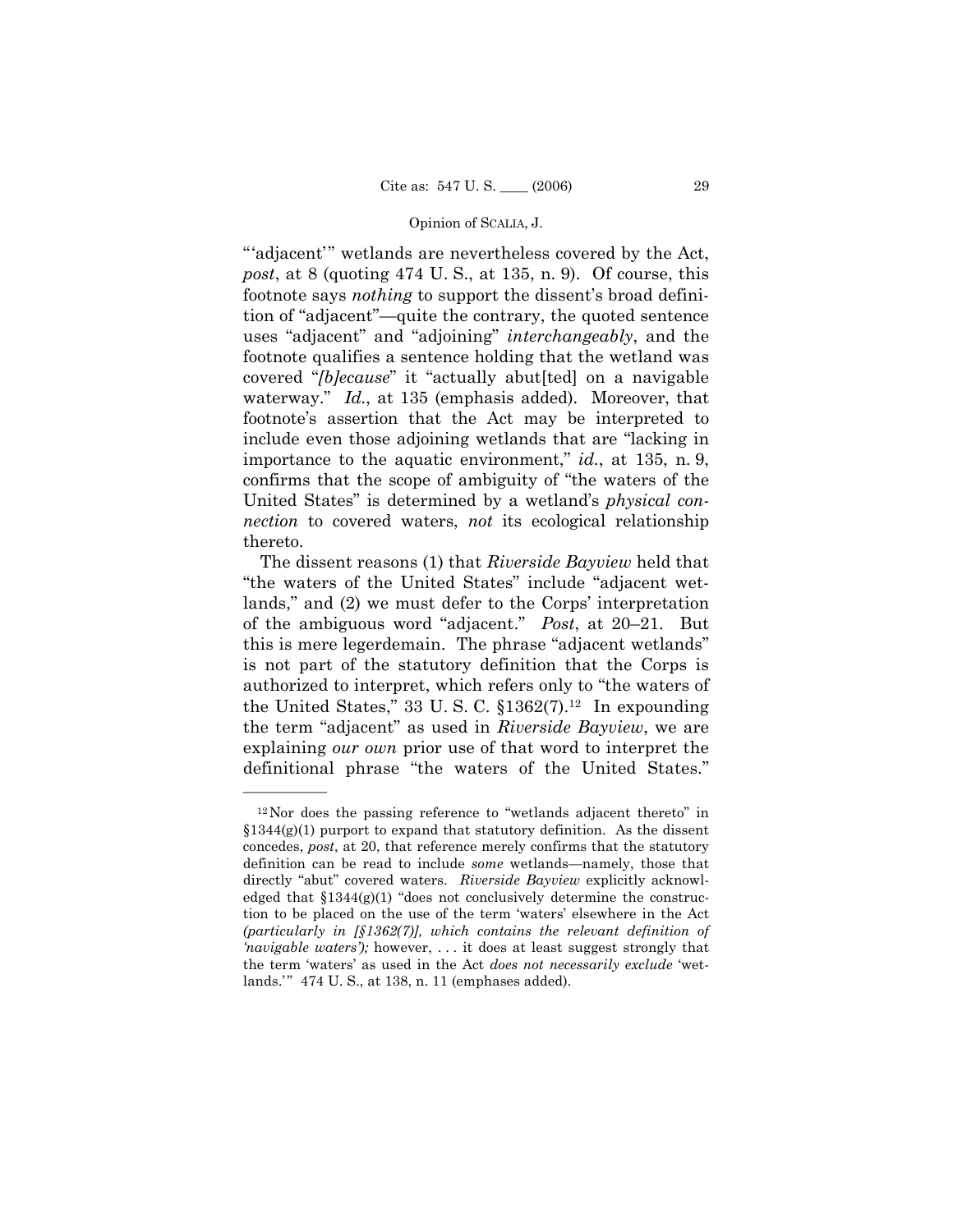However ambiguous the term may be in the abstract, as we have explained earlier, "adjacent" as used in *Riverside Bayview* is not ambiguous between "physically abutting" and merely "nearby." See *supra*, at 21–23.

 The dissent would distinguish *SWANCC* on the ground that it "had nothing to say about wetlands," post, at 9 *i.e.*, it concerned "isolated *ponds*" rather than isolated *wetlands*. This is the ultimate distinction without a difference. If isolated "permanent and seasonal ponds of varying size  $\ldots$  and depth," 531 U.S., at 163—which, after all, might at least be described as "waters" in their own right—did not constitute "waters of the United States," *a fortiori*, isolated swampy *lands* do not constitute "waters of the United States." See also 474 U.S., at 132. As the author of today's dissent has written, "[i]f, as I believe, actually navigable waters lie at the very heart of Congress' commerce power and 'isolated,' nonnavigable waters lie closer to  $\dots$  the margin, 'isolated wetlands,' which are themselves only marginally 'waters,' are the most marginal category of 'waters of the United States' potentially covered by the statute." 531 U.S., at 187, n. 13 (STEVENS, J., dissenting).

 The only other ground that the dissent offers to distinguish *SWANCC* is that, unlike the ponds in *SWANCC*, the wetlands in these cases are "adjacent to navigable bodies of water and their tributaries"—where "adjacent" may be interpreted who-knows-how broadly. It is not clear why roughly defined physical proximity should make such a difference—without actual abutment, it raises no boundary-drawing ambiguity, and it is undoubtedly a poor proxy for ecological significance. In fact, though the dissent is careful to restrict its discussion to wetlands "adjacent" to tributaries, its *reasons* for including those wetlands are strictly ecological—such wetlands would be included because they "serve . . . important water quality roles," post, at 11, and "play important roles in the watershed," *post*, at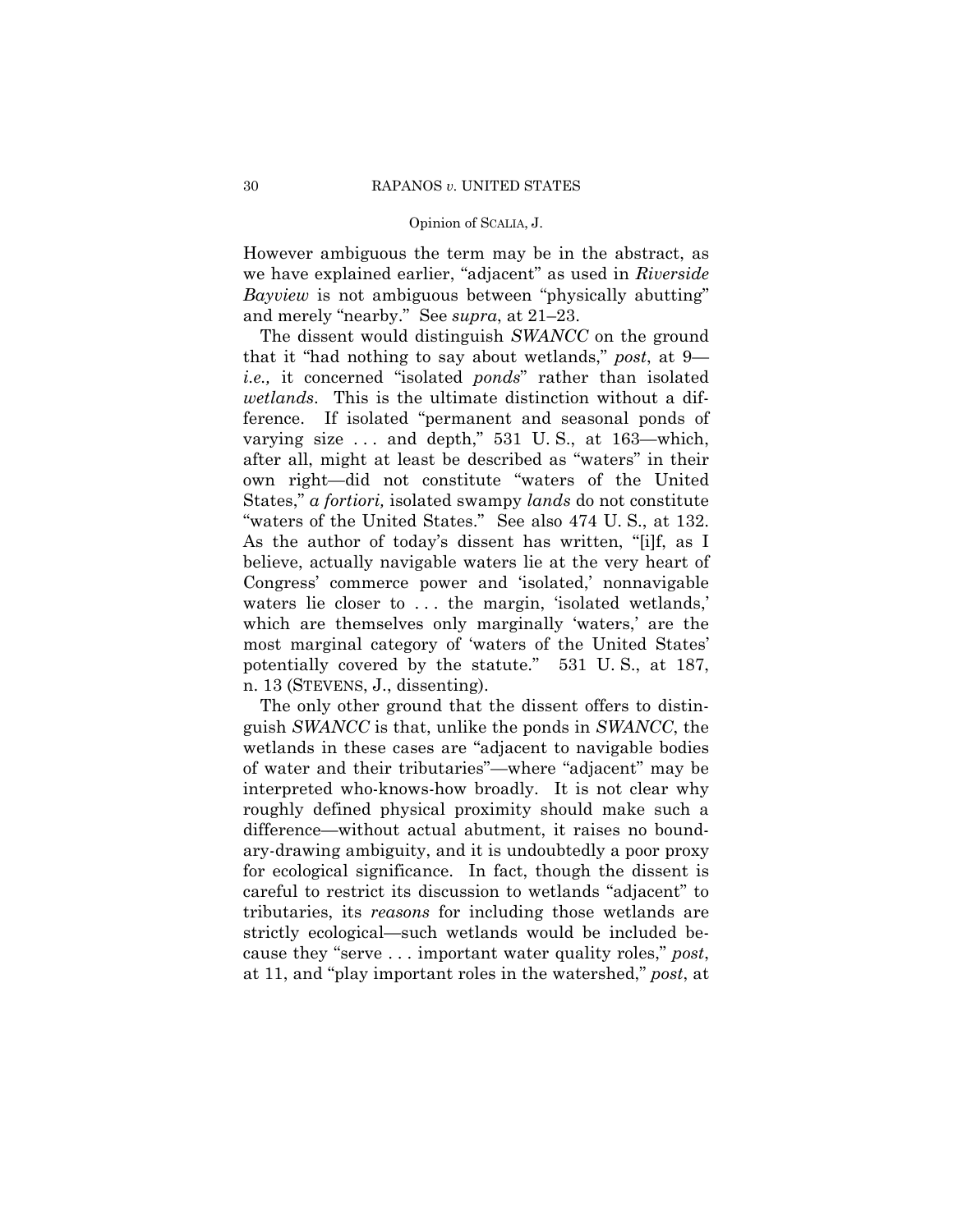18–19. This reasoning would swiftly overwhelm SWANCC altogether; after all, the ponds at issue in SWANCC could, no less than the wetlands in these cases, "offer 'nesting, spawning, rearing and resting sites for aquatic or land species," and "serve as valuable storage areas for storm and flood waters," post, at 9-10. The dissent's exclusive focus on ecological factors, combined with its total deference to the Corps' ecological judgments, would permit the Corps to regulate the entire country as "waters of the United States."

B

Absent a plausible ground in our case law for its sweeping position, the dissent relies heavily on "Congress' deliberate acquiescence in the Corps' regulations in 1977," post, at 11—noting that "[w]e found [this acquiescence] significant in Riverside Bayview," and even "acknowledged in SWANCC" that we had done so, post, at 12. SWANCC "acknowledged" that Riverside Bayview had relied on congressional acquiescence only to criticize that reliance. It reasserted in no uncertain terms our oft-expressed skepticism towards reading the tea leaves of congressional inaction:

"Although we have recognized congressional acquiescence to administrative interpretations of a statute in some situations, we have done so with extreme care. Failed legislative proposals are a particularly dangerous ground on which to rest an interpretation of a prior statute.... The relationship between the actions and inactions of the 95th Congress and the intent of the 92d Congress in passing  $[\S 1344(a)]$  is also considerably attenuated. Because subsequent history is less illuminating than the contemporaneous evidence, respondents face a difficult task in overcoming the plain text and import of  $[\S 1344(a)]$ ." 531 U.S., at 169 (citations, internal quotation marks, and footnote omitted).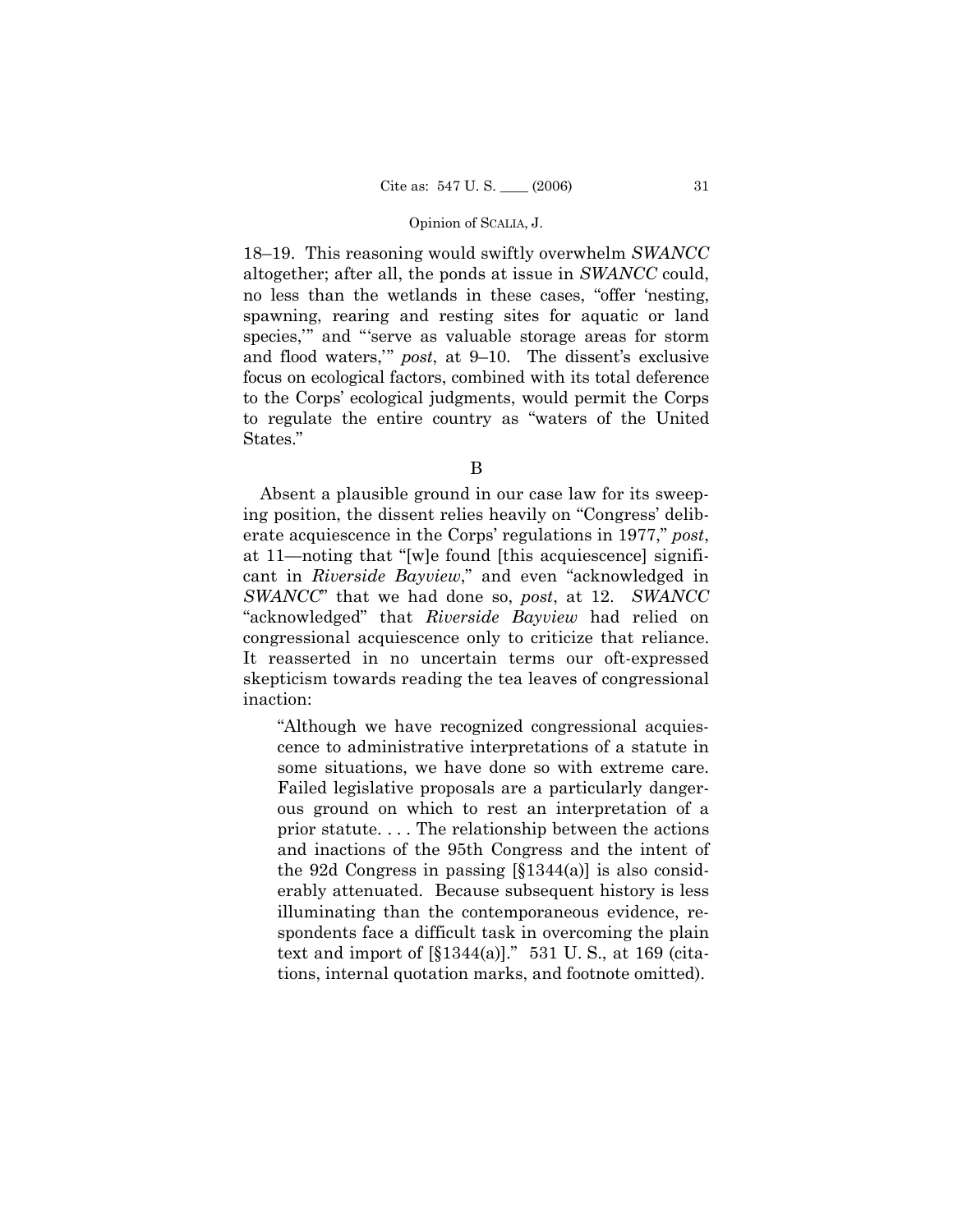Congress takes no governmental action except by legislation. What the dissent refers to as "Congress' deliberate acquiescenceî should more appropriately be called Congressís failure to express any opinion. We have no idea whether the Members' failure to act in 1977 was attributable to their belief that the Corps' regulations were correct, or rather to their belief that the courts would eliminate any excesses, or indeed simply to their unwillingness to confront the environmental lobby. To be sure, we have sometimes relied on congressional acquiescence when there is evidence that Congress considered and rejected the *"precise* issue" presented before the Court, *Bob Jones Univ.* v. *United States*, 461 U. S. 574, 600 (1983) (emphasis added). However, "[a]bsent such *overwhelming evidence* of acquiescence, we are loath to replace the plain text and original understanding of a statute with an amended agency interpretation.î *SWANCC*, *supra,* at 169, n. 5 (emphasis added).

The dissent falls far short of producing "overwhelming" evidence" that Congress considered and failed to act upon the "precise issue" before the Court today—namely, what constitutes an "adjacent" wetland covered by the Act. Citing *Riverside Bayview*ís account of the 1977 debates, the dissent claims nothing more than that Congress "conducted extensive debates about the Corps' regulatory jurisdiction over wetlands [and] rejected efforts to limit that jurisdiction . . . .î *Post*, at 11. In fact, even that vague description goes too far. As recounted in *Riverside Bayview*, the 1977 debates concerned a proposal to "limi[t] the Corps' authority under [§1344] to waters navigable in fact and their adjacent wetlands (defined as wetlands periodically inundated by contiguous navigable waters), 474 U. S., at 136. In rejecting this proposal, Congress merely failed to enact a limitation of "waters" to include only navigable-in-fact waters—an interpretation we affirmatively reject today, see *supra*, at 12—and a definition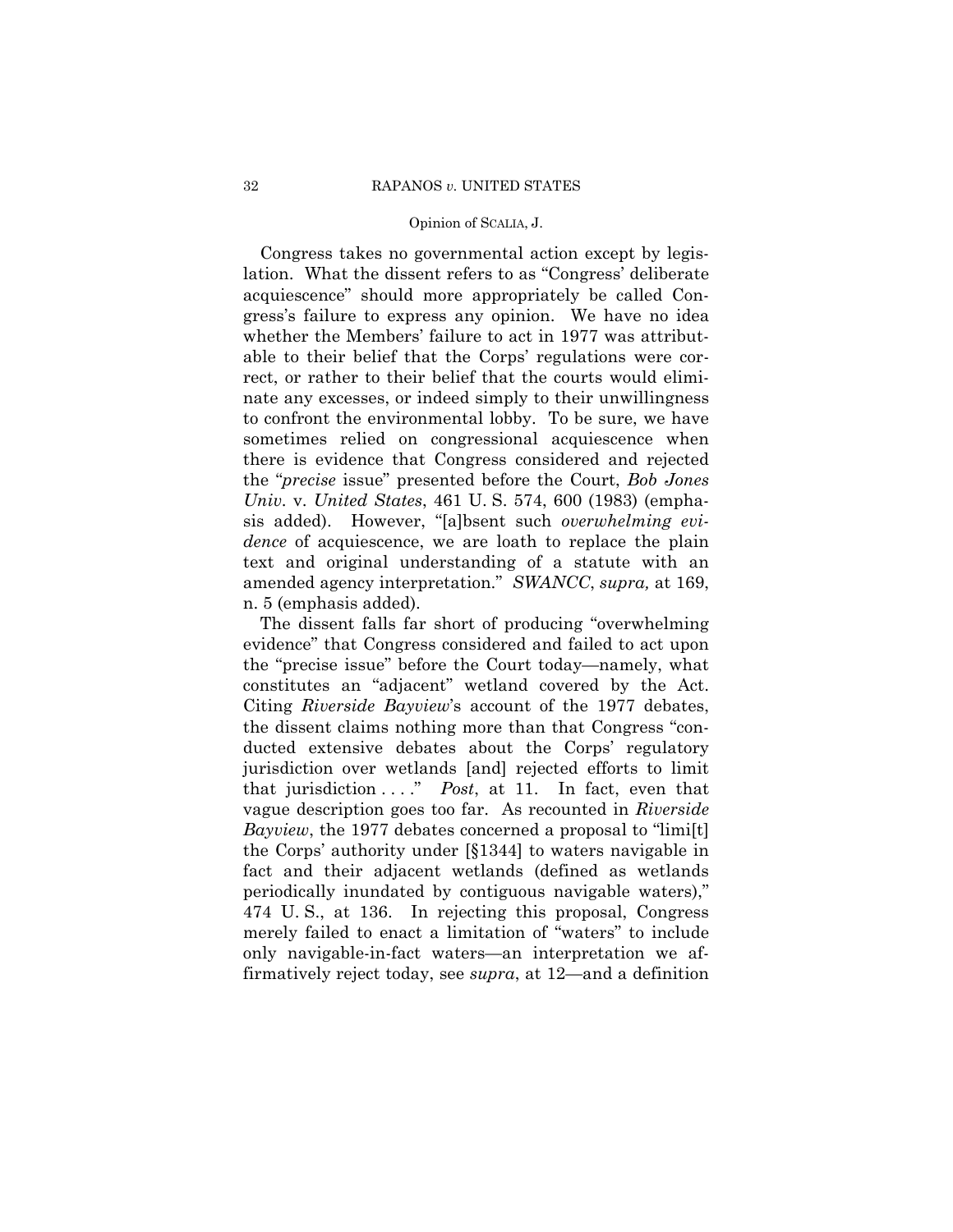of wetlands based on "periodilc] inundation]" that appears almost nowhere in the briefs or opinions of these cases.13 No plausible interpretation of this legislative inaction can construe it as an implied endorsement of every jot and tittle of the Corps' 1977 regulations. In fact, *Riverside Bayview* itself relied on this legislative inaction only as "at least some evidence of the reasonableness" of the agency's inclusion of adjacent wetlands under the Act, 474 U. S., at 137, and for the observation that "even those who would have restricted the reach of the Corps' jurisdiction" would not have excised adjacent wetlands, *ibid.* Both of these

 $13$ The sole exception is in JUSTICE KENNEDY's opinion, which argues that *Riverside Bayview* rejected our physical-connection requirement by accepting as a given that *any* wetland formed by inundation from covered waters (whether or not continuously connected to them) is covered by the Act: "The Court in *Riverside Bayview* . . . did not suggest that a flood-based origin would not support jurisdiction; indeed, it presumed the opposite. See 474 U. S., at 134 (noting that the Corpsí view was valid ë*even* for wetlands that are not the result of flooding or permeationí (emphasis added)).î *Post*, at 16. Of course JUSTICE KENNEDY himself fails to observe this supposed presumption, since his "significant nexus" test makes no exception for wetlands created by inundation. In any event, the language from *Riverside Bayview* in JUSTICE KENNEDYís parenthetical is wrenched out of context. The sentence which JUSTICE KENNEDY quotes in part immediately followed the Court's conclusion that "adjacent" wetlands are included because of ìthe inherent difficulties of defining precise bounds to regulable waters," 474 U.S., at 134. And the full sentence reads as follows: "This holds true even for wetlands that are not the result of flooding or permeation by water having its source in *adjacent* bodies of open water," *ibid.* (emphasis added). Clearly, the "wetlands" referred to in the sentence are only "adjacent" wetlands—namely, those with the continuous physical connection that the rest of the *Riverside Bayview* opinion required, see *supra*, at 21-23. Thus, it is evident that the quoted language was not at all a rejection of the physical-connection requirement, but rather a rejection of the alternative position (which had been adopted by the lower court in that case, see *id.*, at 125) that the *only* covered wetlands are those created by inundation. As long as the wetland is "adjacent" to covered waters, said *Riverside Bayview*, its creation *vel non* by inundation is irrelevant.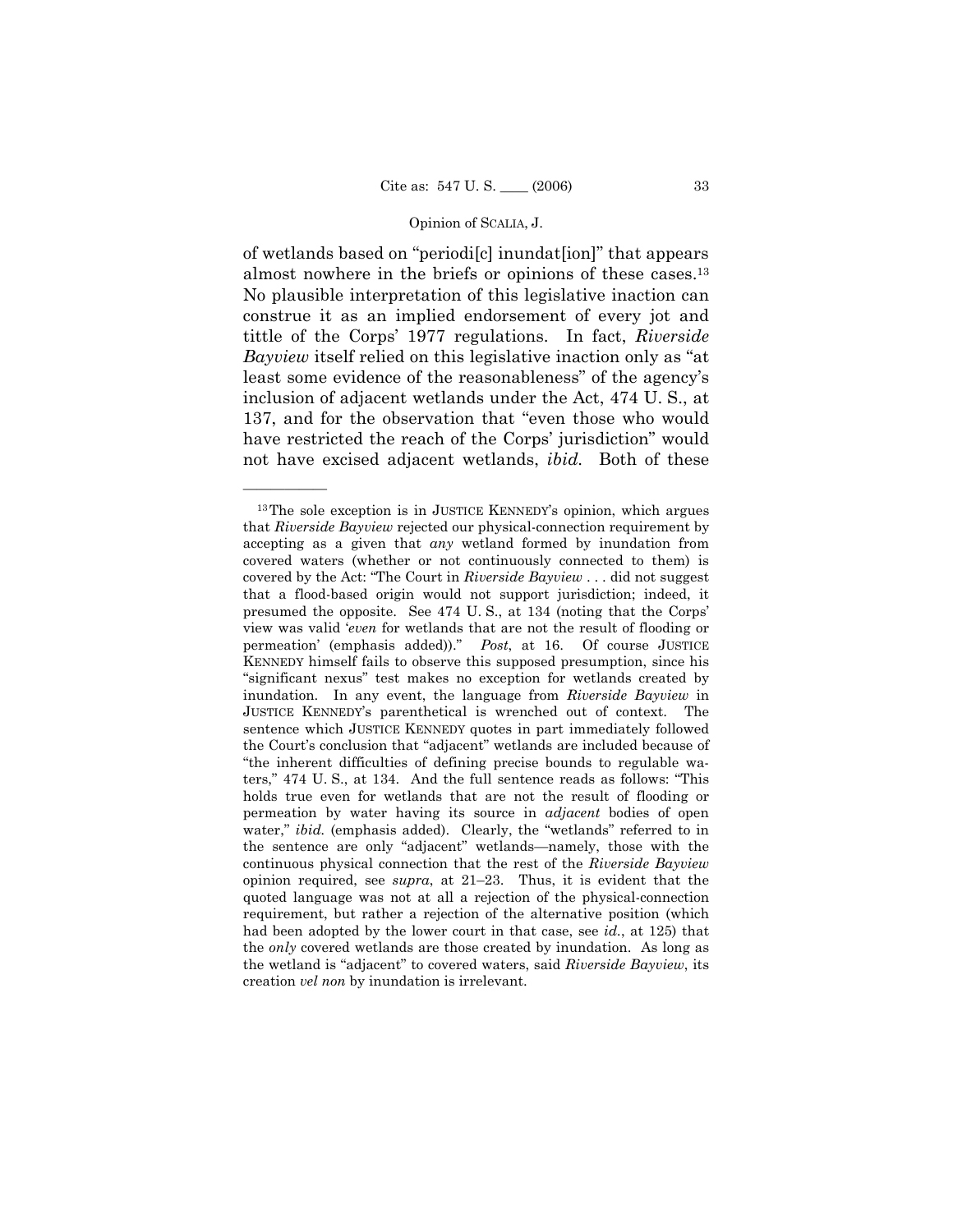conclusions are perfectly consistent with our interpretation, and neither illuminates the disputed question of what constitutes an "adjacent" wetland.

 $\mathcal{C}$ 

 In a curious appeal to entrenched Executive error, the dissent contends that "the appropriateness of the Corps' 30-year implementation of the Clean Water Act should be addressed to Congress or the Corps rather than to the Judiciary.î *Post,* at 14; see also *post*, at 2, 22. Surely this is a novel principle of administrative law—a sort of 30year adverse possession that insulates disregard of statutory text from judicial review. It deservedly has no precedent in our jurisprudence. We did not invoke such a principle in *SWANCC*, when we invalidated one aspect of the Corps' implementation.

The dissent contends that "[b]ecause there is ambiguity in the phrase 'waters of the United States' and because interpreting it broadly to cover such ditches and streams advances the purpose of the Act, the Corps' approach should command our deference.î *Post,* at 19. Two defects in a single sentence: "[W]aters of the United States" is in *some* respects ambiguous. The *scope* of that ambiguity, however, does not conceivably extend to whether storm drains and dry ditches are "waters," and hence does not support the Corps' interpretation. And as for advancing "the purpose of the Act": We have often criticized that last resort of extravagant interpretation, noting that no law pursues its purpose at all costs, and that the textual limitations upon a law's scope are no less a part of its "purposeî than its substantive authorizations. See, *e.g.*, *Director, Office of Workersí Compensation Programs* v. *Newport News Shipbuilding & Dry Dock Co.*, 514 U.S. 122, 135– 136 (1995).

Finally, we could not agree more with the dissent's statement, *post*, at 14, that "[w]hether the benefits of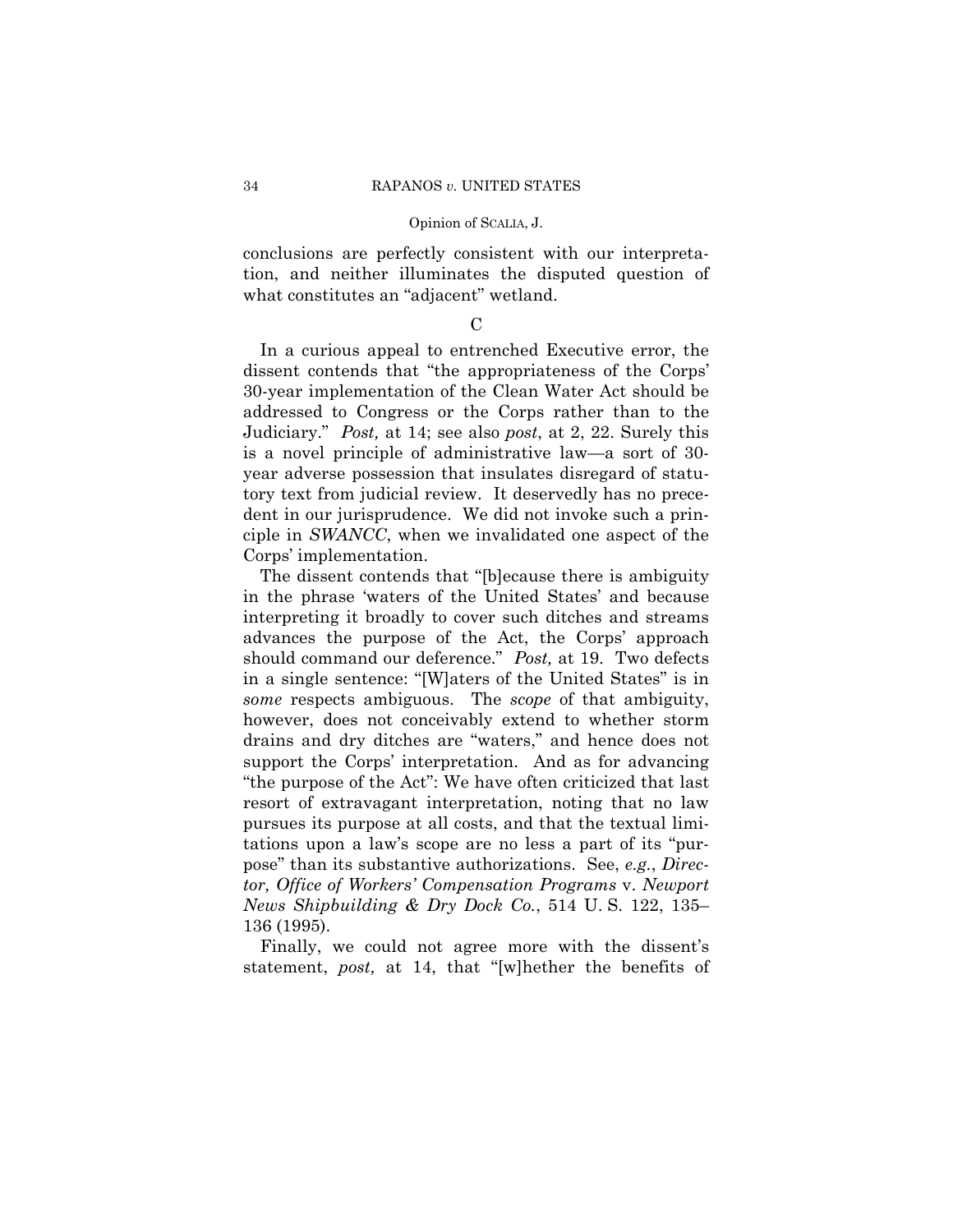particular conservation measures outweigh their costs is a classic question of public policy that should not be answered by appointed judges." Neither, however, should it be answered by appointed officers of the Corps of Engineers in contradiction of congressional direction. It is the dissent's opinion, and not ours, which appeals not to a reasonable interpretation of enacted text, but to the great environmental benefits that a patently unreasonable interpretation can achieve. We have begun our discussion by mentioning, to be sure, the high costs imposed by that interpretation—but they are in no way the basis for our decision, which rests, plainly and simply, upon the limited meaning that can be borne by the phrase "waters of the United States."

## VII

 JUSTICE KENNEDYís opinion concludes that our reading of the Act "is inconsistent with its text, structure, and purpose.î *Post,* at 19. His own opinion, however, leaves the Act's "text" and "structure" virtually unaddressed, and rests its case upon an interpretation of the phrase "significant nexus," *ibid.*, which appears in one of our opinions.

To begin with, JUSTICE KENNEDY's reading of "significant nexusî bears no easily recognizable relation to either the case that used it *(SWANCC)* or to the earlier case that that case purported to be interpreting *(Riverside Bayview)*. To establish a "significant nexus," JUSTICE KENNEDY would require the Corps to "establish . . . on a case-by-case basis" that wetlands adjacent to nonnavigable tributaries ìsignificantly affect the chemical, physical, and biological integrity of other covered waters more readily understood as 'navigable.'" *Post*, at 25, 23. This standard certainly does not come from *Riverside Bayview*, which explicitly rejected such case-by-case determinations of ecological significance for the *jurisdictional* question whether a wetland is covered, holding instead that *all* physically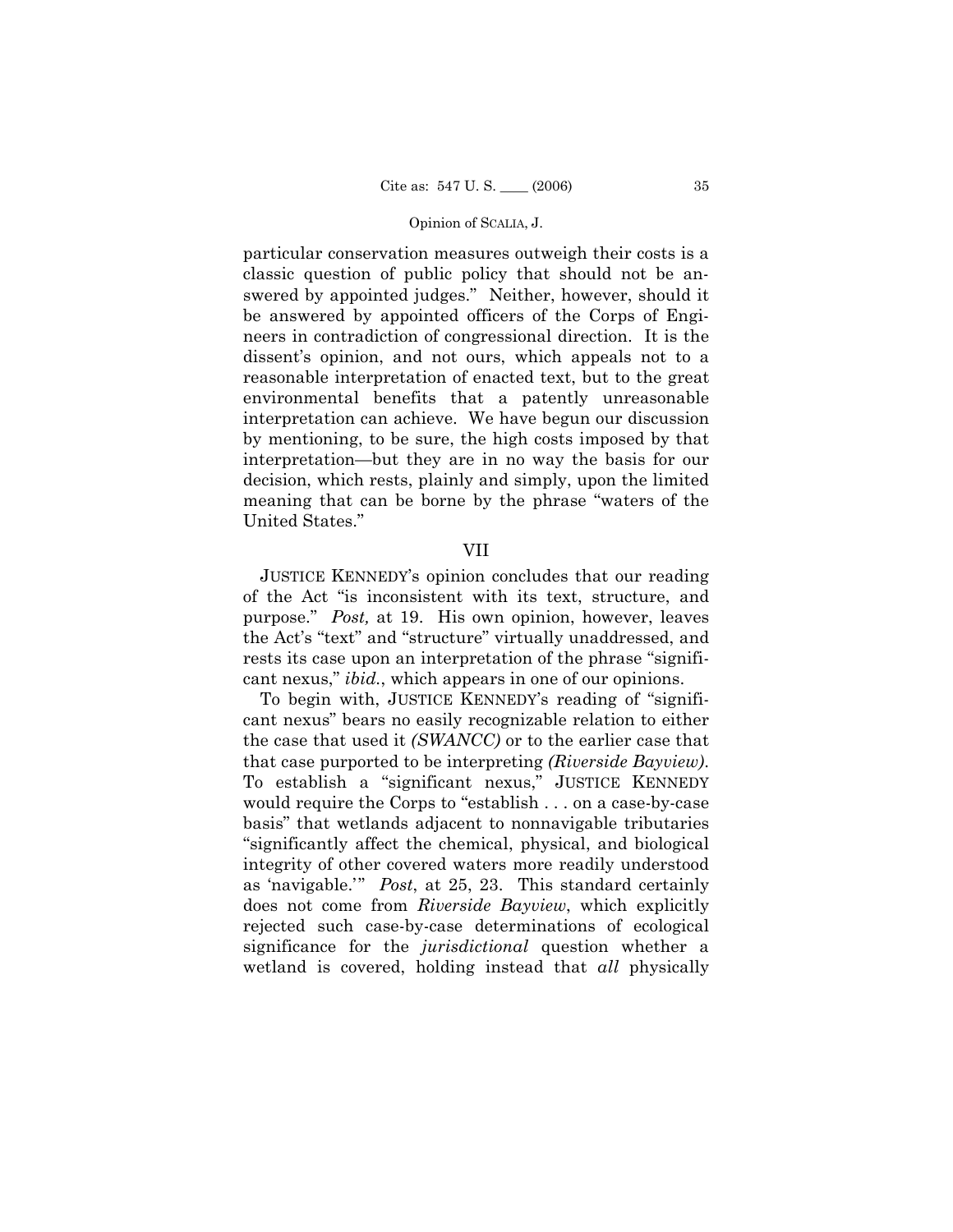connected wetlands are covered. 474 U. S., at 135, n. 9. It is true enough that one reason for accepting that physicalconnection criterion was the likelihood that a physically connected wetland would have an ecological effect upon the adjacent waters. But case-by-case determination of ecological effect *was not the test*. Likewise, that test cannot be derived from *SWANCC*<sup>s</sup> characterization of *Riverside Bayview*, which emphasized that the wetlands which possessed a "significant nexus" in that earlier case "actually abutted on a navigable waterway," 531 U.S., at 167, and which *specifically rejected* the argument that physically unconnected ponds could be included based on their ecological connection to covered waters. In fact, JUSTICE KENNEDY acknowledges that neither *Riverside Bayview* nor *SWANCC* required, for wetlands abutting navigablein-fact waters, the case-by-case ecological determination that he proposes for wetlands that neighbor nonnavigable tributaries. See *post*, at 23. Thus, JUSTICE KENNEDY misreads *SWANCC's* "significant nexus" statement as mischaracterizing *Riverside Bayview* to adopt a case-bycase test of ecological significance; and then transfers that standard to a context that *Riverside Bayview* expressly declined to address (namely, wetlands nearby nonnavigable tributaries); while all the time *conceding* that this standard does not apply in the context that *Riverside Bayview did* address (wetlands abutting navigable waterways). Truly, this is "turtles all the way down." $14$ 

<sup>&</sup>lt;sup>14</sup>The allusion is to a classic story told in different forms and attributed to various authors. See, *e.g.,* Geertz, Thick Description: Toward an Interpretive Theory of Culture, in The Interpretation of Cultures  $28-29$  (1973). In our favored version, an Eastern guru affirms that the earth is supported on the back of a tiger. When asked what supports the tiger, he says it stands upon an elephant; and when asked what supports the elephant he says it is a giant turtle. When asked, finally, what supports the giant turtle, he is briefly taken aback, but quickly replies "Ah, after that it is turtles all the way down."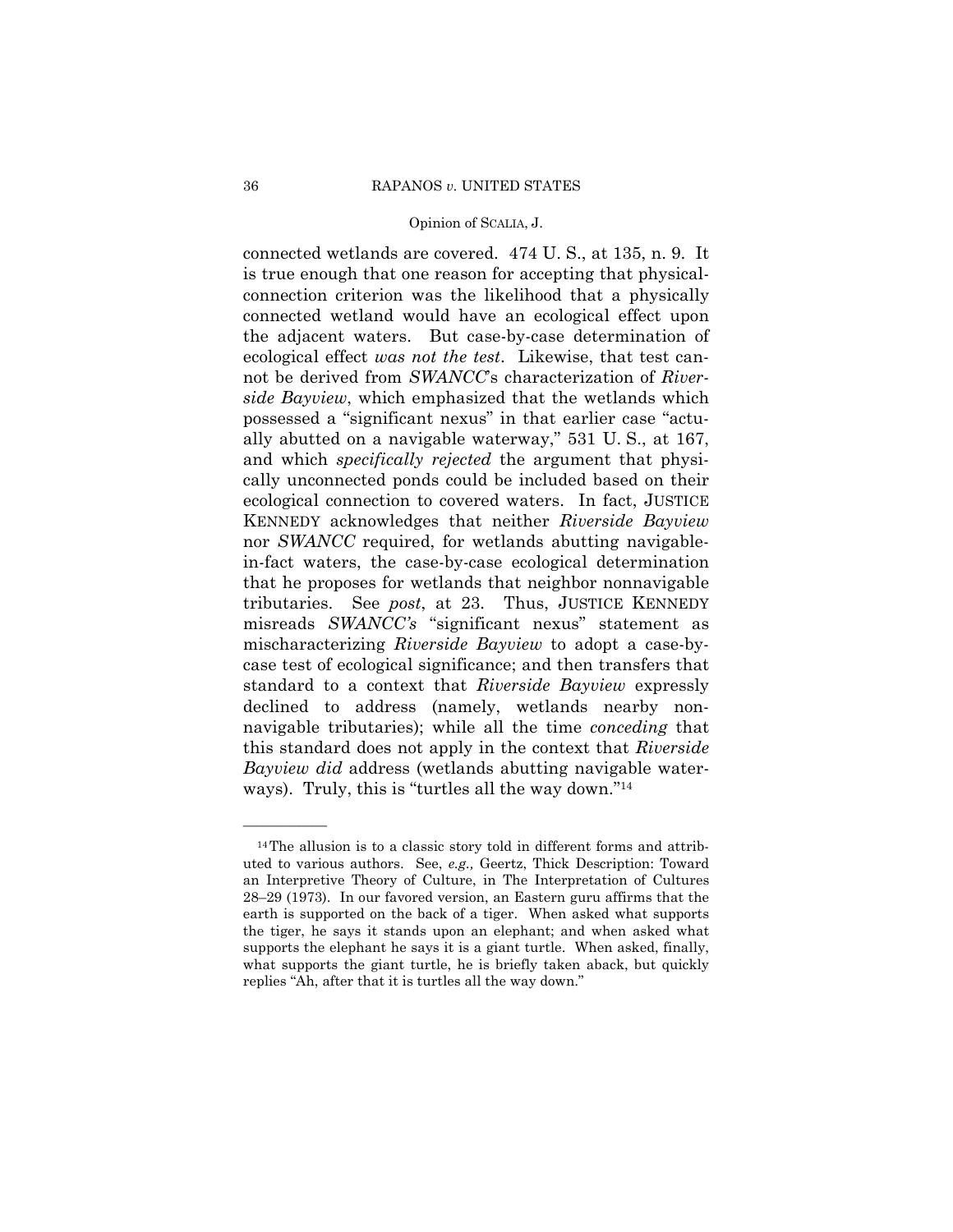But misreading our prior decisions is not the principal problem. The principal problem is reading them in utter isolation from the text of the Act. One would think, after reading JUSTICE KENNEDYís exegesis, that the crucial provision of the text of the CWA was a jurisdictional requirement of "significant nexus" between wetlands and navigable waters. In fact, however, that phrase appears nowhere in the Act, but is taken from *SWANCC*'s cryptic characterization of the holding of *Riverside Bayview*. *Our* interpretation of the phrase is both consistent with those opinions *and* compatible with what the Act *does* establish as the jurisdictional criterion: "waters of the United States." Wetlands are "waters of the United States" if they bear the "significant nexus" of physical connection, which makes them as a practical matter *indistinguishable*  from waters of the United States. What other nexus could *conceivably* cause them to *be* "waters of the United States"? JUSTICE KENNEDY's test is that they, "either alone or in combination with similarly situated lands in the region, significantly *affect* the chemical, physical, and biological integrity of other covered waters more readily understood as 'navigable,'" *post*, at 23 (emphasis added). But what possible linguistic usage would accept that whatever (alone or in combination) *affects* waters of the United States *is* waters of the United States?

 Only by ignoring the text of the statute and by assuming that the phrase of *SWANCC* ("significant nexus") can properly be interpreted in isolation from that text does JUSTICE KENNEDY reach the conclusion he has arrived at. Instead of limiting its meaning by reference to the text it was applying, he purports to do so by reference to what he calls the "purpose" of the statute. Its purpose is to clean up the waters of the United States, and therefore anything that might "significantly affect" the purity of those waters bears a "significant nexus" to those waters, and thus (he never says this, but the text of the statute demands that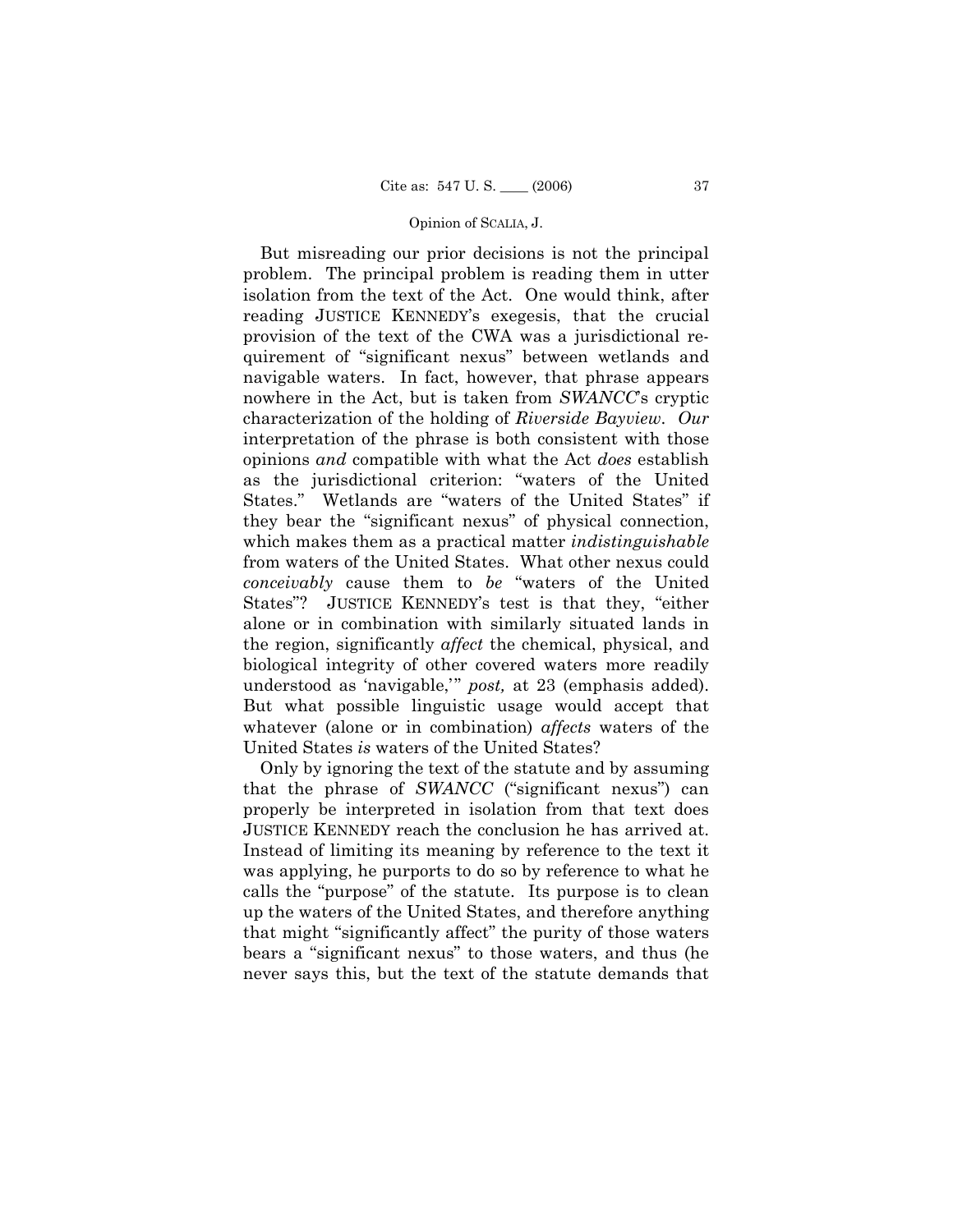he mean it) is those waters. This is the familiar tactic of substituting the purpose of the statute for its text, freeing the Court to write a different statute that achieves the same purpose. To begin with, as we have discussed earlier, clean water is not the *only* purpose of the statute. So is the preservation of primary state responsibility for ordinary land-use decisions. 33 U.S.C.  $$1251(b)$ . JUSTICE KENNEDY's test takes no account of this purpose. More fundamentally, however, the test simply rewrites the statute, using for that purpose the gimmick of "significant" nexus." It would have been an easy matter for Congress to give the Corps jurisdiction over all wetlands (or, for that matter, all dry lands) that "significantly affect the chemical, physical, and biological integrity of waters of the United States. It did not do that, but instead explicitly limited jurisdiction to "waters of the United States."

JUSTICE KENNEDY's disposition would disallow some of the Corps' excesses, and in that respect is a more moderate flouting of statutory command than JUSTICE STEVENS'.<sup>15</sup> In another respect, however, it is more extreme. At least JUSTICE STEVENS can blame his implausible reading of the statute upon the Corps. His error con-

 $15$  It is unclear *how much* more moderate the flouting is, since JUSTICE KENNEDY's "significant nexus" standard is perfectly opaque. When, exactly, does a wetland "significantly affect" covered waters, and when are its effects "in contrast... speculative or insubstantial"? Post, at 23. JUSTICE KENNEDY does not tell us clearly—except to suggest, post, at 25, that ""isolated" is generally a matter of degree" (quoting Leibowitz & Nadeau, Isolated Wetlands: State-of-the-Science and Future Directions, 23 Wetlands 663, 669 (2003)). As the dissent hopefully observes, post, at 24, such an unverifiable standard is not likely to constrain an agency whose disregard for the statutory language has been so long manifested. In fact, by stating that "[i]n both the consolidated cases before the Court the record contains evidence suggesting the possible existence of a significant nexus according to the principles outlined above," post, at 26, JUSTICE KENNEDY tips a wink at the agency, inviting it to try its same expansive reading again.